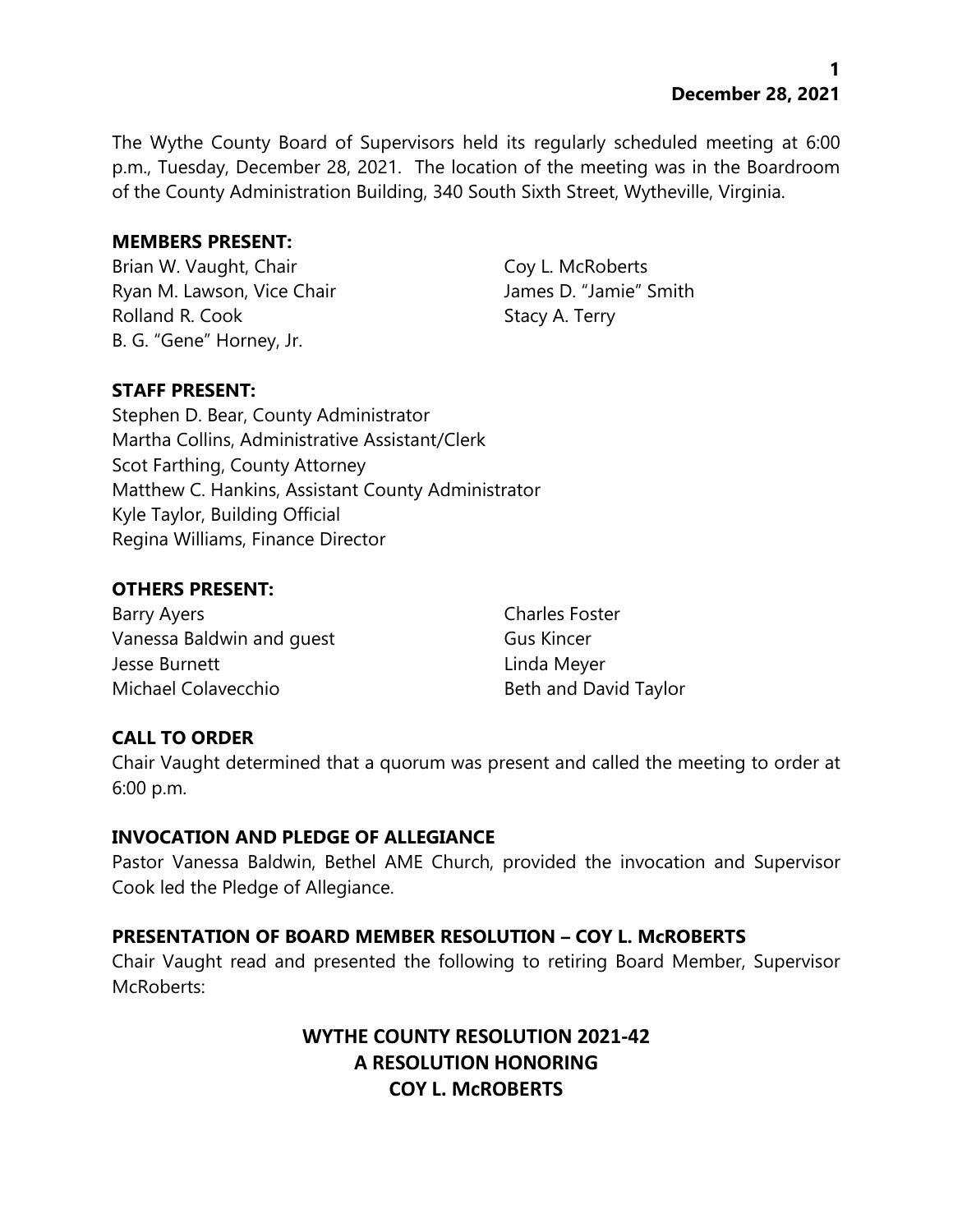**WHEREAS**, Coy L. McRoberts was elected on November 3, 2009, by the citizens of Wythe County's Lead Mines District to serve as their representative on the Wythe County Board of Supervisors and began serving on January 1, 2010; and,

**WHEREAS**, Coy L. McRoberts served as a dedicated member of the Board of Supervisors for three consecutive four-year terms; and,

**WHEREAS**, he devoted countless hours to serving on various committees and authorities, most recently serving on the Building & Grounds Committee, Fire & Rescue Committee, Water Committee, and the Wythe Bland Joint Public Service Authority; and,

**WHEREAS,** he previously served the citizens as a member of the Wythe County Planning Commission and Wythe County School Board; and,

**WHEREAS**, he was actively involved with promoting funding for fire department vehicles, rescue squad vehicles and building improvements, school capital improvements, and extending public water in areas where service was strongly desired.

**NOW, THEREFORE, BE IT RESOLVED**, that the Wythe County Board of Supervisors assembled in regular session in Wytheville, Virginia, this 28<sup>th</sup> day of December, 2021, does hereby express its appreciation on behalf of the citizens of Wythe County to this distinguished gentleman for a job well done and does convey its best wishes to him and his family for continued success, happiness, and good health in the years to come; and,

**BE IT FURTHER RESOLVED**, that the Wythe County Board of Supervisors does hereby direct that this resolution be incorporated in the official minutes of this Board and that a framed copy be given to Coy L. McRoberts as a token of their high regard.

Adopted this 28<sup>th</sup> day of December 2021.

Supervisor Smith made a motion, seconded by Supervisor Cook, to adopt Resolution 2021-42 Honoring Board Member Coy L. McRoberts.

The vote on the motion was unanimous.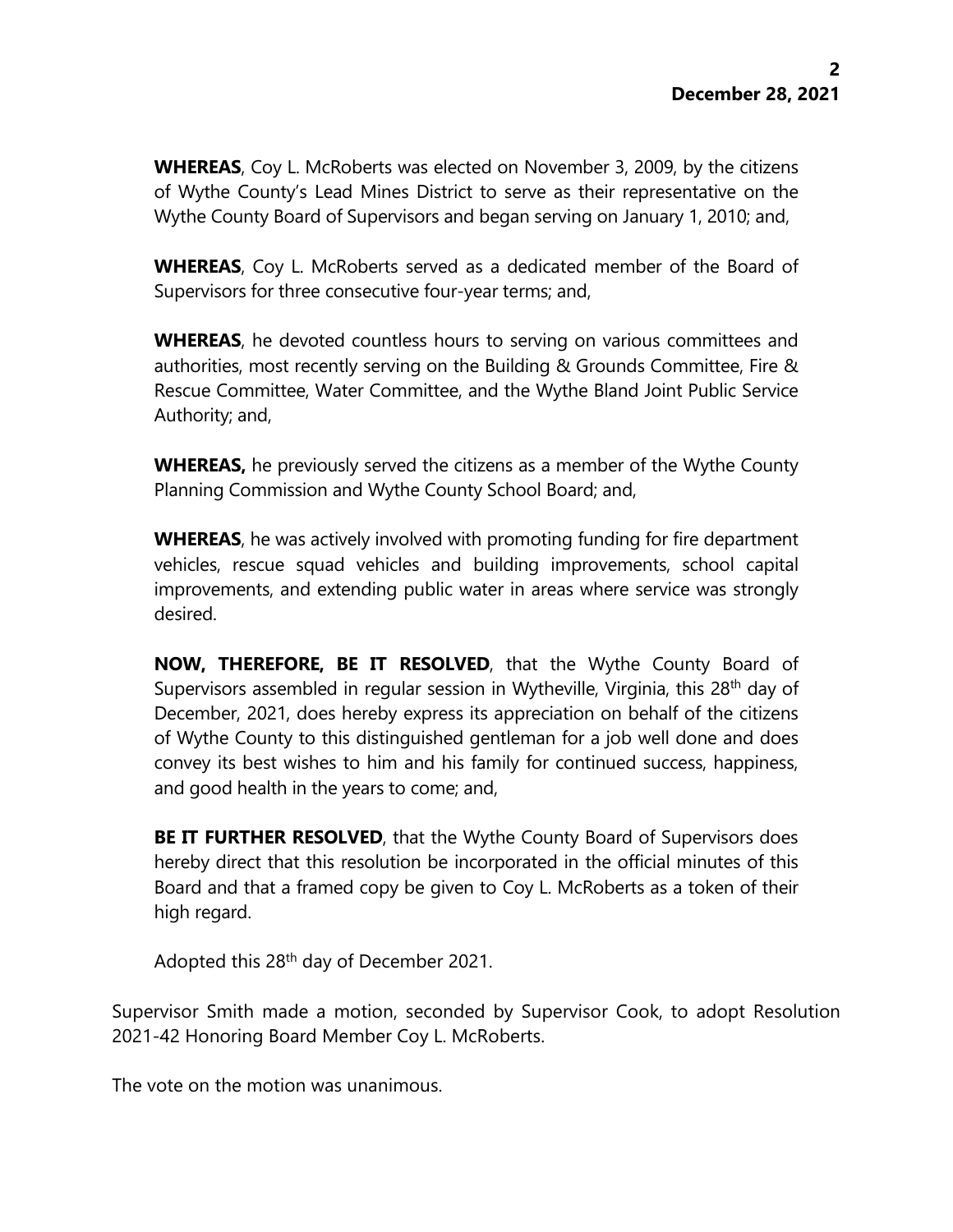Supervisor McRoberts said for 11 years he's tried to get a community building in the Barren Springs area and they're closer now than ever before. He asked the Board to please keep the momentum going as the kids, as well as the elderly, need this building.

#### **CITIZENS' TIME**

With no one signed up to address the Board, Chair Vaught closed Citizens' Time.

#### **PAYMENT OF COUNTY INVOICES**

Supervisor Horney made a motion to pay the invoices for approval on December 28, 2021, for the various departments of County government. The invoices were paid on General Warrants 30111384-30111455, and one wire transfer, as follows:

### **EXPENDITURES BY DEPARTMENT BOARD OF SUPERVISORS December 28, 2021**

| <b>CHECK #</b> | <b>ISSUE DATE</b> | <b>VENDOR</b>                  | <b>AMOUNT</b> |
|----------------|-------------------|--------------------------------|---------------|
| 30111384       | 12/28/2021        | <b>AMAZON</b>                  | \$<br>737.67  |
| 30111385       | 12/28/2021        | APPALACHIAN JUVENILE COMM      | 7,000.00      |
| 30111386       | 12/28/2021        | <b>APPALACHIAN POWER</b>       | 1,372.77      |
| 30111387       | 12/28/2021        | <b>BKT UNIFORMS</b>            | 226.95        |
| 30111388       | 12/28/2021        | <b>CAVALIER SUPPLY CO</b>      | 1,791.30      |
| 30111389       | 12/28/2021        | <b>CDW GOVERNMENT INC</b>      | 164.22        |
| 30111390       | 12/28/2021        | <b>CENTURYLINK</b>             | 39.98         |
| 30111391       | 12/28/2021        | <b>CENTURYLINK</b>             | 98.97         |
| 30111392       | 12/28/2021        | <b>CENTURYLINK</b>             | 131.01        |
| 30111393       | 12/28/2021        | <b>CENTURYLINK</b>             | 310.40        |
| 30111394       | 12/28/2021        | <b>CORE&amp;MAIN LP</b>        | 621.00        |
| 30111395       | 12/28/2021        | <b>CREATIVE GLASS INC</b>      | 1,114.40      |
| 30111396       | 12/28/2021        | CSG SYSTEMS, INC               | 1,834.48      |
| 30111397       | 12/28/2021        | DEPT OF GENERAL SERVICES       | 50.00         |
| 30111398       | 12/28/2021        | DEPT OF MOTOR VEHICLES         | 30.00         |
| 30111399       | 12/28/2021        | <b>DUKE'S PRINTING</b>         | 30.00         |
| 30111400       | 12/28/2021        | ELECTION SYSTEMS & SOFTWA      | 33.30         |
| 30111401       | 12/28/2021        | <b>FARTHING, SCOT S</b>        | 1,940.00      |
| 30111402       | 12/28/2021        | <b>FERGUSON ENTERPRISES #5</b> | 337.98        |
| 30111403       | 12/28/2021        | FN WHOLESALE LIGHTING & S      | 805.16        |
| 30111404       | 12/28/2021        | <b>GENUINE PARTS COMPANY</b>   | 487.41        |
| 30111405       | 12/28/2021        | <b>GUN SHOP</b>                | 1,947.40      |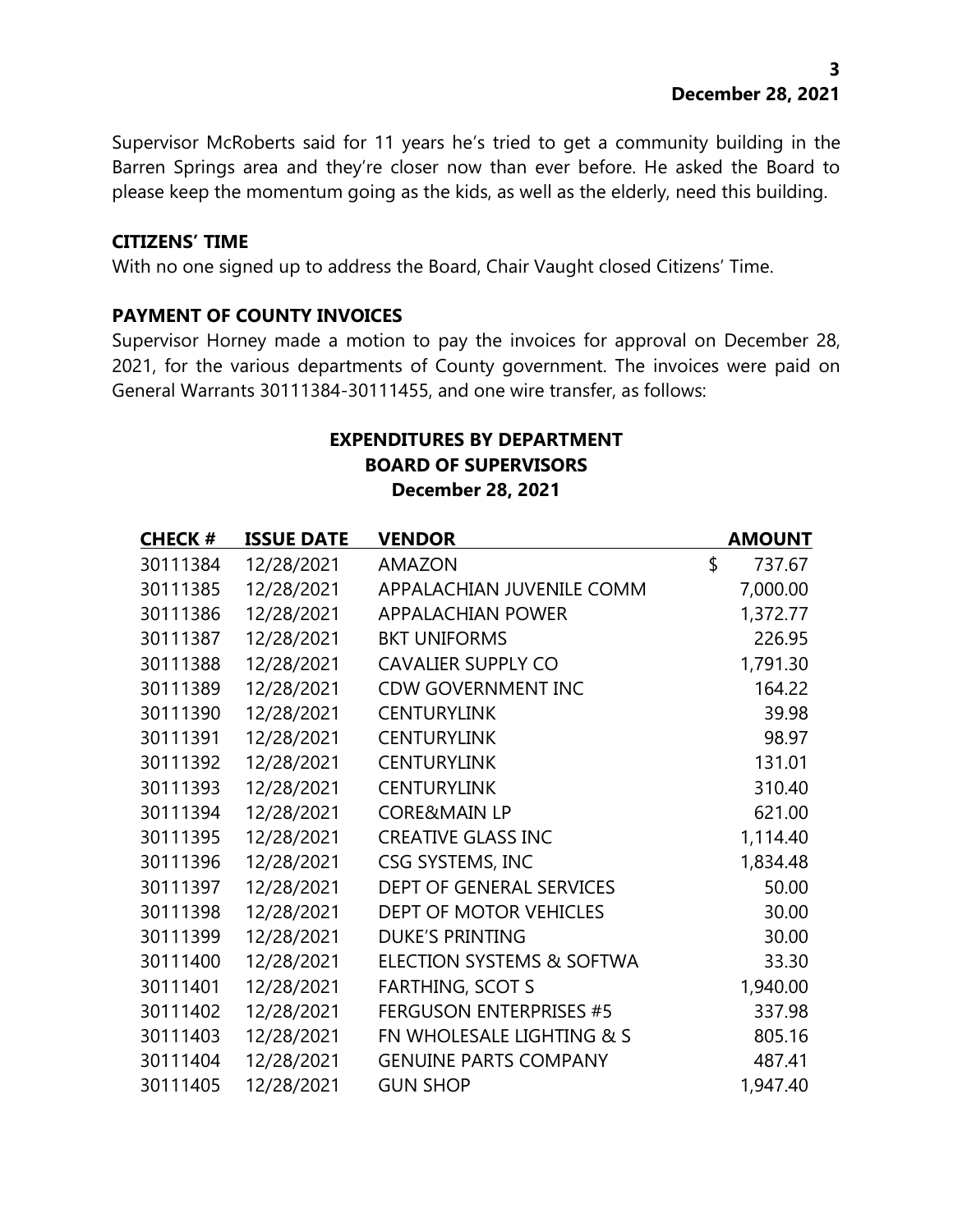| 30111406 | 12/28/2021 | <b>HILL STUDIO PC</b>                | 34,000.00  |
|----------|------------|--------------------------------------|------------|
| 30111407 | 12/28/2021 | JOINT PUBLIC SERVICE AUTH            | 52.00      |
| 30111408 | 12/28/2021 | LIFE SAFETY LIGHTING & EM            | 2,000.00   |
| 30111409 | 12/28/2021 | LOWE'S                               | 591.39     |
| 30111410 | 12/28/2021 | MANSFIELD OIL CO                     | 13,603.51  |
| 30111411 | 12/28/2021 | MCI COMM SERVICE                     | 31.54      |
| 30111412 | 12/28/2021 | MCI COMM SERVICE                     | 138.36     |
| 30111413 | 12/28/2021 | <b>MCI COMM SERVICE</b>              | 931.83     |
| 30111414 | 12/28/2021 | MIDWAY TRAILERS, INC                 | 86,100.00  |
| 30111415 | 12/28/2021 | <b>NATIONAL RECREATION &amp; PAR</b> | 175.00     |
| 30111416 | 12/28/2021 | QUADIENT FINANCE USA, INC            | 717.31     |
| 30111417 | 12/28/2021 | NEW RIVER REGIONAL WATER             | 36,707.00  |
| 30111418 | 12/28/2021 | <b>NEW RIVER VALLEY JUVENILE</b>     | 5,000.00   |
| 30111419 | 12/28/2021 | NEW RIVER VALLEY REGIONAL            | 121,848.45 |
| 30111420 | 12/28/2021 | OFFICE OF THE CHIEF MEDIC            | 40.00      |
| 30111421 | 12/28/2021 | <b>G&amp;G LIVESTOCK</b>             | 4,464.00   |
| 30111422 | 12/28/2021 | <b>JOHN THOMPSON</b>                 | 24.00      |
| 30111423 | 12/28/2021 | <b>KATELYN E SAYERS</b>              | 41.32      |
| 30111424 | 12/28/2021 | <b>MARGARET BOWERS</b>               | 15.00      |
| 30111425 | 12/28/2021 | <b>MARY J MOORE</b>                  | 66.78      |
| 30111426 | 12/28/2021 | <b>MATTHEW A HILL</b>                | 26.78      |
| 30111427 | 12/28/2021 | <b>RAYA H SPENCER</b>                | 62.78      |
| 30111428 | 12/28/2021 | <b>TANNER E COMBS</b>                | 32.21      |
| 30111429 | 12/28/2021 | <b>TANNER E COMBS</b>                | 40.00      |
| 30111430 | 12/28/2021 | <b>PAPER CLIP</b>                    | 235.16     |
| 30111431 | 12/28/2021 | PITNEY BOWES                         | 274.65     |
| 30111432 | 12/28/2021 | POSTAGE BY PHONE RESERVE             | 200.00     |
| 30111433 | 12/28/2021 | PROFESSIONAL COMMUNICATIO            | 747.92     |
| 30111434 | 12/28/2021 | <b>R&amp;R ENTERPRISES INC</b>       | 3,885.00   |
| 30111435 | 12/28/2021 | R.E. MICHEL COMPANY, LLC             | 231.27     |
| 30111436 | 12/28/2021 | RILEY CONSTRUCTION, FNC              | 2,550.00   |
| 30111437 | 12/28/2021 | RIVER ROAD JET BOATS                 | 24,417.00  |
| 30111438 | 12/28/2021 | SIRCHIE FINGER PRINT LABO            | 152.49     |
| 30111439 | 12/28/2021 | SOUTHERN STATES CARROLL C            | 59.99      |
| 30111440 | 12/28/2021 | SURE-FLO INC                         | 4,030.50   |
| 30111441 | 12/28/2021 | <b>TOWN OF WYTHEVILLE</b>            | 7,986.83   |
| 30111442 | 12/28/2021 | TREASURER OF WYTHE COUNTY            | 60.00      |
| 30111443 | 12/28/2021 | <b>TWO WAY RADIO</b>                 | 2,740.00   |
| 30111444 | 12/28/2021 | <b>TYLER BUSINESS FORMS</b>          | 290.59     |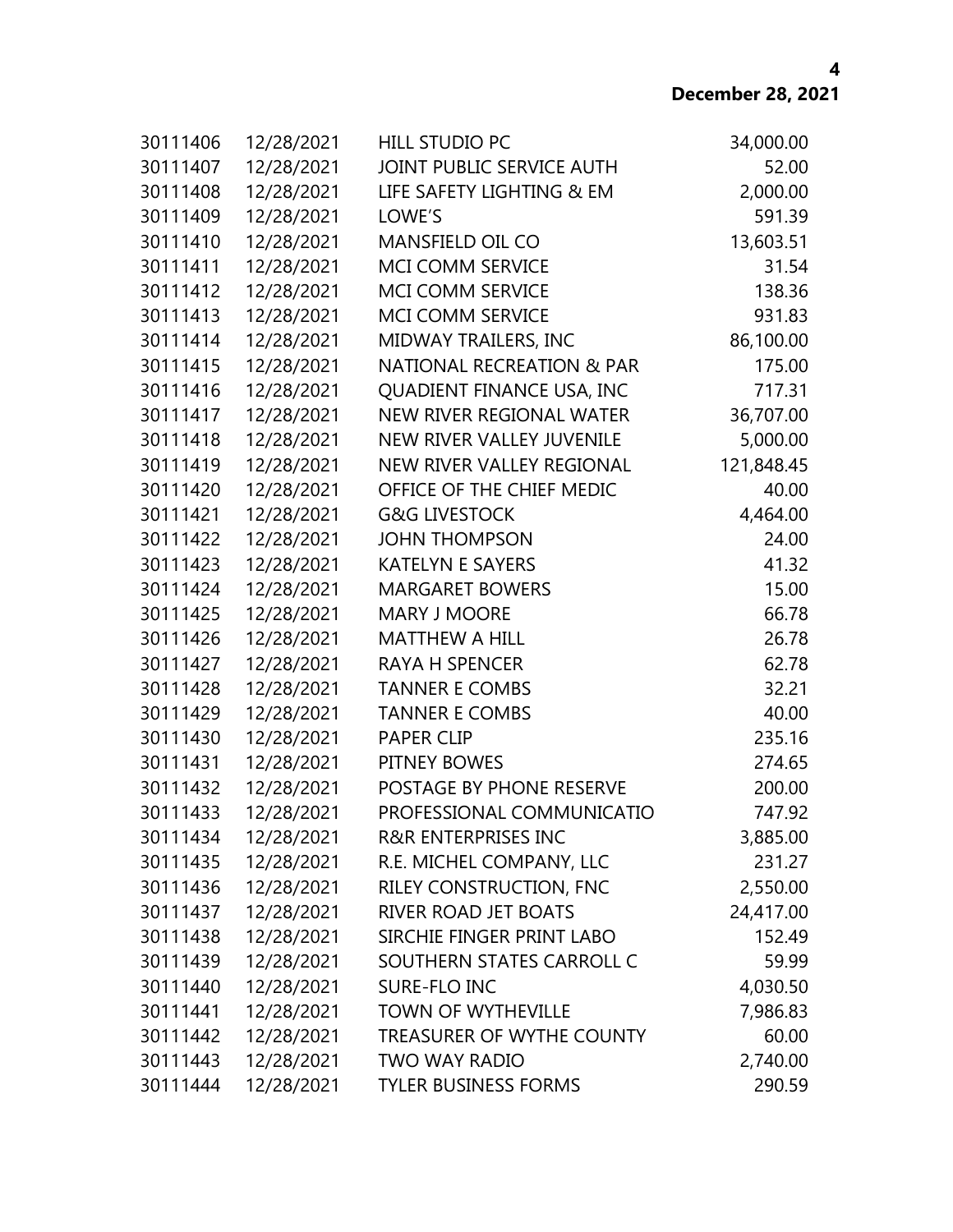| <b>TOTAL EXPENDITURES 12/28/2021</b> |                     |                               | \$408,721.25 |
|--------------------------------------|---------------------|-------------------------------|--------------|
| 30111449                             | 12/28/2021          | <b>XEROX</b>                  | 186.67       |
|                                      | 30111448 12/28/2021 | WYTHE CO HEALTH DEPT          | 40.00        |
|                                      | 30111447 12/28/2021 | WAMPLER EANES APPRAISAL G     | 24,390.00    |
| 30111446                             | 12/28/2021          | US CELLULAR                   | 1,229.52     |
|                                      | 30111445 12/28/2021 | <b>TYLER TECHNOLOGIES INC</b> | 7,200.00     |

| <b>CHECK#</b>                        | <b>ISSUE DATE</b> | <b>VENDOR</b>            |   | <b>AMOUNT</b> |
|--------------------------------------|-------------------|--------------------------|---|---------------|
| 30111450                             | 12/21/2021        | <b>APPALACHIAN POWER</b> | S | 6,603.55      |
| 30111451                             | 12/21/2021        | <b>CENTURYLINK</b>       |   | 67.87         |
| 30111452                             | 12/21/2021        | <b>CENTURYLINK</b>       |   | 139.00        |
| 30111453                             | 12/21/2021        | <b>CENTURYLINK</b>       |   | 341.10        |
| 30111454                             | 12/21/2021        | <b>TRACY ANDERSON</b>    |   | 500.00        |
| 30111455                             | 12/21/2021        | <b>VERIZON WIRELESS</b>  |   | 160.08        |
| <b>TOTAL EXPENDITURES 12/21/2021</b> |                   |                          |   | 7,811.60      |

#### **TOTAL EXPENDITURES APPROVED 12/28/2021 \$416,532.85**

Vice Chair Lawson seconded the motion and the roll call vote was as follows:

AYES: Brian W. Vaught Coy L. McRoberts Rolland R. Cook B. G. "Gene" Horney, Jr. Ryan M. Lawson Stacy A. Terry James D. "Jamie" Smith

NAYS: None

#### **MINUTES OF PREVIOUS MEETING**

The Board was presented with the December 14, 2021 minutes for approval.

Supervisor McRoberts made a motion, seconded by Supervisor Terry, to approve the December 14, 2021 minutes as presented.

The roll call vote was as follows:

AYES: Brian W. Vaught Coy L. McRoberts Rolland R. Cook B. G. "Gene" Horney, Jr. Ryan M. Lawson Stacy A. Terry James D. "Jamie" Smith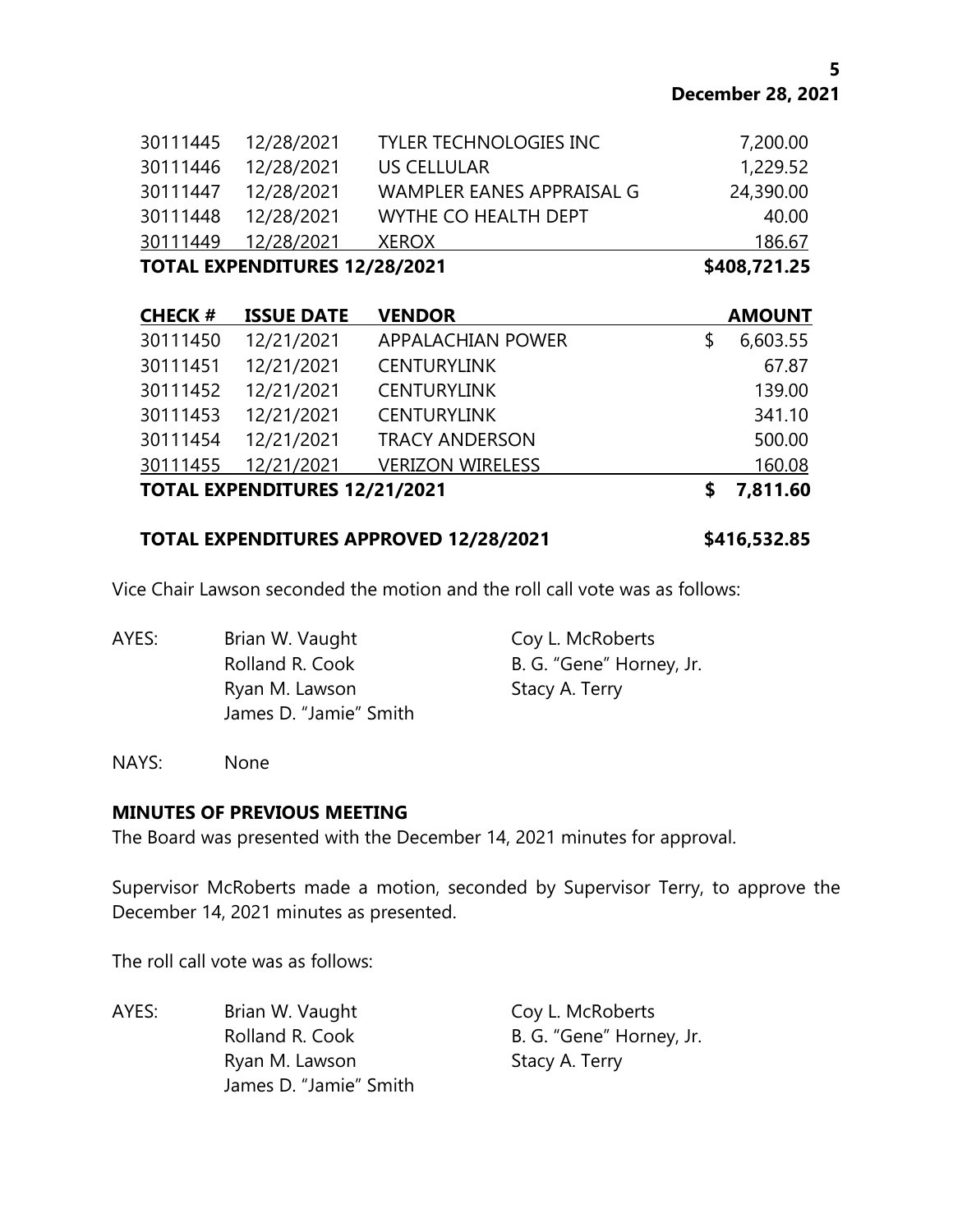NAYS: None

### **SUPERVISORS DISTRICT AND VOTING PRECINCT ORDINANCE 2021-06**

Mr. Bear referenced the public hearing held in late November and he recommends adoption of the ordinance establishing the Supervisors District and Voting Precinct. There have been no changes to the ordinance since the public hearing.

Supervisor Terry made a motion, seconded by Supervisor Smith, to adopt Ordinance 2021-06 Supervisors District and Voting Precinct.

The roll call vote was as follows:

AYES: Brian W. Vaught Coy L. McRoberts Rolland R. Cook B. G. "Gene" Horney, Jr. Ryan M. Lawson Stacy A. Terry James D. "Jamie" Smith

NAYS: None

#### **APPOINTMENTS**

Mr. Bear reminded the Board of the various appointments soon to expire. It may be helpful to put some of these vacancies on social media if any citizens are interested in the non-Board appointed positions.

### **TREASURER'S REPORT**

Mrs. Regina Williams, Finance Director, presented the Treasurer's Report in Mrs. Guynn's absence:

- 1. Revenue Statement Mrs. Williams reported that the Consolidated Account was comprised of \$68,631,190 of which \$44,656,491 was in the General Fund Account at the end of November.
- 2. Tax Collections Mrs. Williams reported that at the end of November, tax collections were 40% totaling \$8,424,490.
- 3. Credit Card Purchases Mr. Bear said that for years, our bank has absorbed the fees for credit card transactions saving the County approximately \$100k over those years. However, the bank will now be charging all localities 3% on every transaction, a cost that the County cannot absorb. Additionally, it was necessary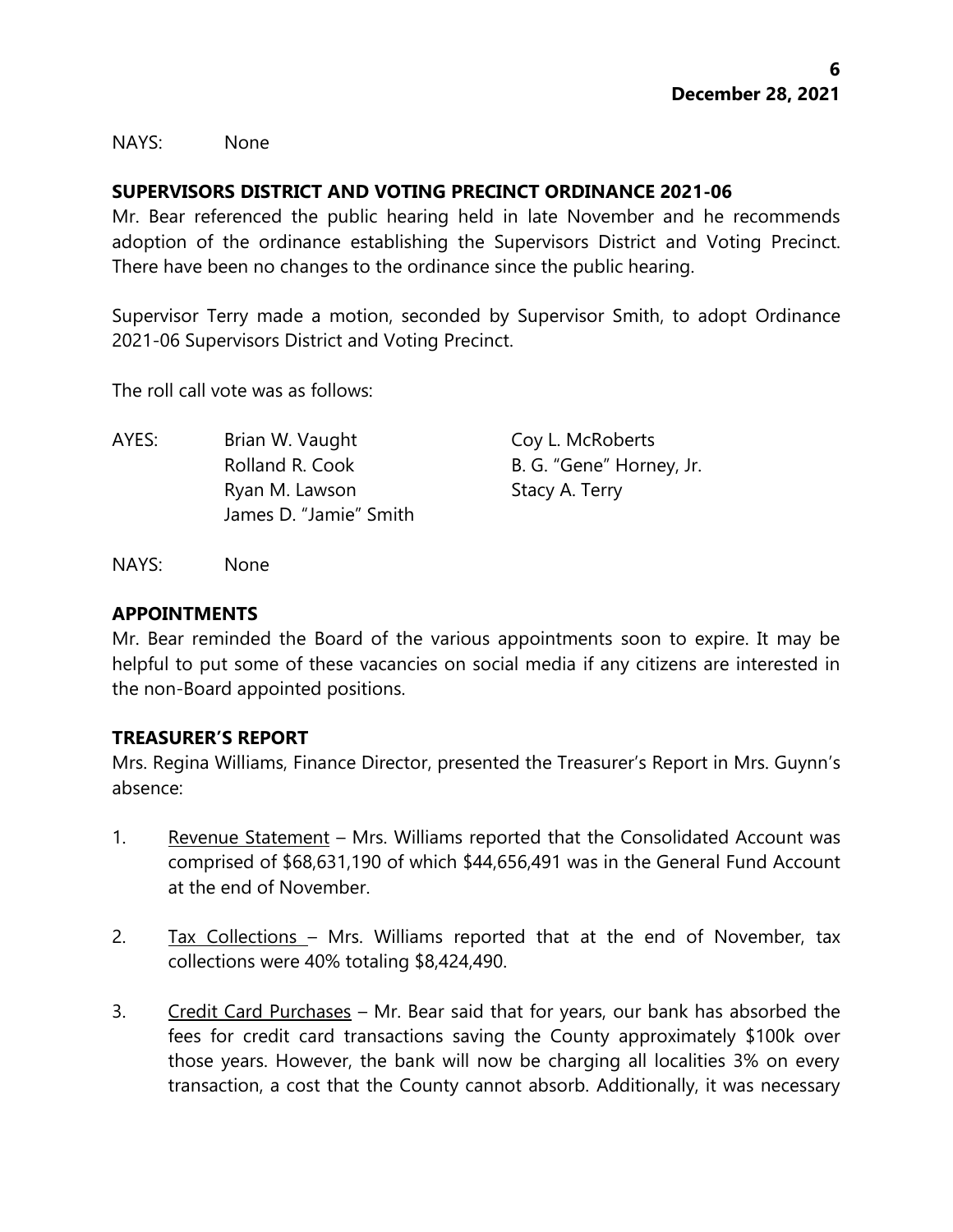to order new credit card machines and the IT Department has been working to get those machines connected to the WiFi.

Vice Chair Lawson made a motion, seconded by Supervisor McRoberts, to approve the 3% fee for credit card transactions.

The roll call vote was as follows:

| AYES: | Brian W. Vaught        | Coy L. McRoberts         |
|-------|------------------------|--------------------------|
|       | Rolland R. Cook        | B. G. "Gene" Horney, Jr. |
|       | Ryan M. Lawson         | Stacy A. Terry           |
|       | James D. "Jamie" Smith |                          |
|       |                        |                          |

NAYS: None

### **SHERIFF'S REPORT**

Sheriff Charlie Foster, on behalf of the Sheriff's Office, presented a plaque to Supervisor McRoberts and thanked him for his many years of service and dedication to Wythe County.

#### **COMMISSIONER OF REVENUE REPORT - REASSESSMENT**

Michael Colavecchio, of Wampler-Eanes Appraisal Group, explained that they started the reassessment project in October/November of last year. Data conversion was part of the reassessment and, unfortunately, much of the data did not transfer correctly and needed to be manually input. Mr. Colavecchio said they expect to finalize the values near the end of January, and reassessment notices then mailed out. Notices will contain new land assessment, building assessment and total assessment (market value). The notices will also contain prior two years of assessed values, associated tax rates and levy. He said that property owners can request a review by mail, email or phone. They can also submit any pertinent data or documents to support a requested adjustment. Thus far, it appears residential properties are showing a 23% increase, with multi-family properties increasing about 10-15%, commercial property around a 5-10% increase, and agricultural properties a very modest increase of 5% or less. Land value, in general, has not changed much.

Mr. Colavecchio stated that if the reassessment is going to extend beyond the first of the year, they must request an extension. As in the past, they provide the request to the County Attorney for review and approval before presenting to the Board of Supervisors for approval, then it gets submitted to the Circuit Court for final approval.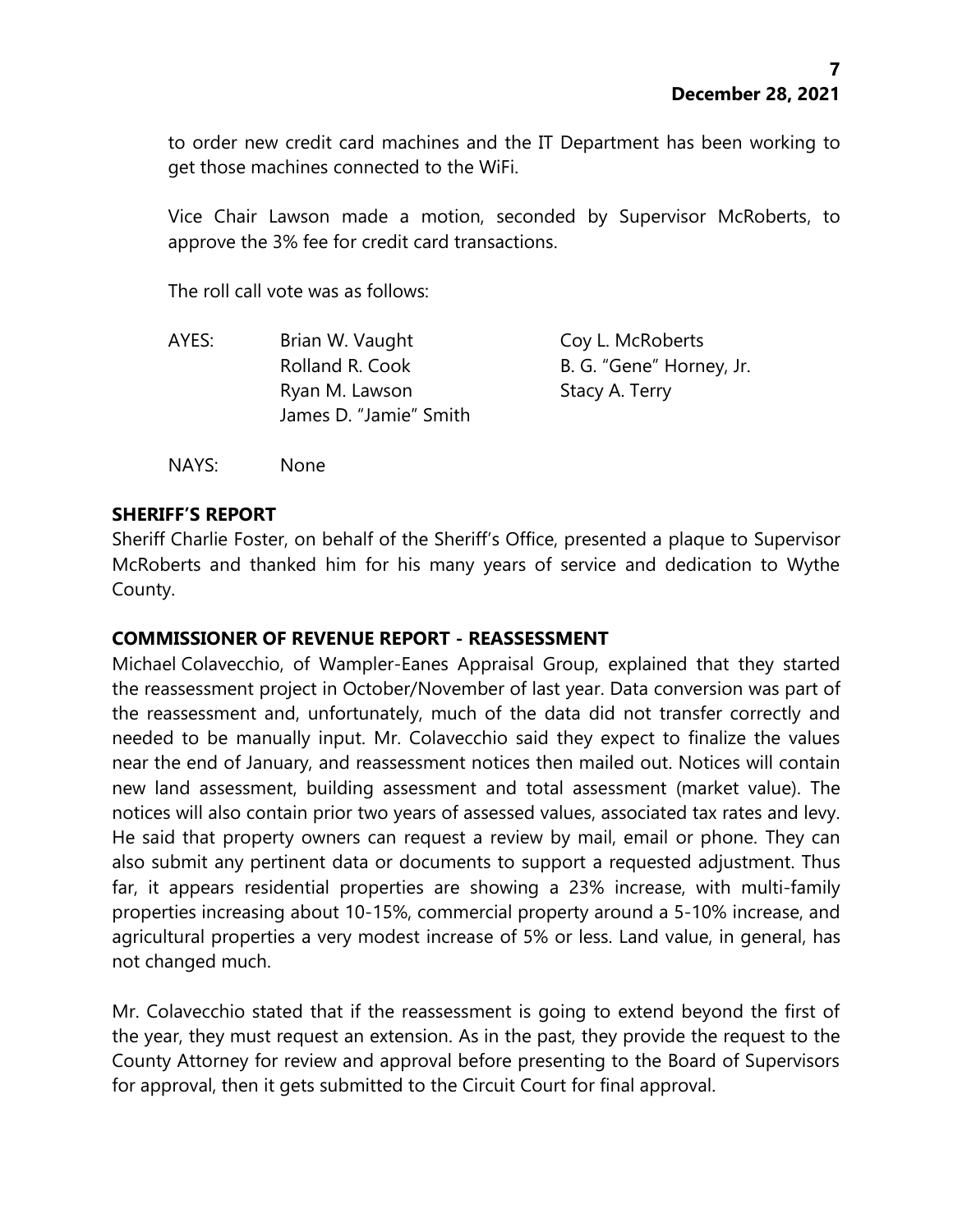Mr. Bear added that the County did switch over to a new software system (replacing a 20+ year old one) contributing to this delay and, therefore, he recommends approval of the resolution requesting an extension.

Supervisor Cook asked if there's an additional cost associated with this extension.

Mr. Colavecchio said there will be no additional expense to the County. The extension is primarily to review and confirm the accuracy of the data.

Supervisor Cook made a motion, seconded by Vice Chair Lawson, to adopt Resolution 2021-44 Request for Extension of Time to Complete General Reassessment by Wampler-Eanes Appraisal Group, Ltd.

The roll call vote was as follows:

AYES: Brian W. Vaught Coy L. McRoberts Rolland R. Cook B. G. "Gene" Horney, Jr. Ryan M. Lawson Stacy A. Terry James D. "Jamie" Smith

NAYS: None

### **CONSENT CALENDAR**

Supervisor Horney made a motion to approve the Consent Calendar as follows:

#### **1. PAYROLL – November 2021:**

| <b>General County Fund</b>      | S. | 610,815.57 |
|---------------------------------|----|------------|
| Police Activity Fund            |    | 62,315.31  |
| <b>Courthouse Security Fund</b> |    | 14,283.63  |
| Water Department Fund           |    | 23,384.47  |
| Wythe County Wastewater Fund    |    | 25,086.49  |
| <b>TOTAL</b>                    |    | 735,885.47 |

**Check Numbers:** 2001359-3001370; 2001379-2001390 **Voucher Numbers:** 19199-19370; 19381-19550

### **2. STATUS REPORTS:**

A. Animal Control – Arlan Dunford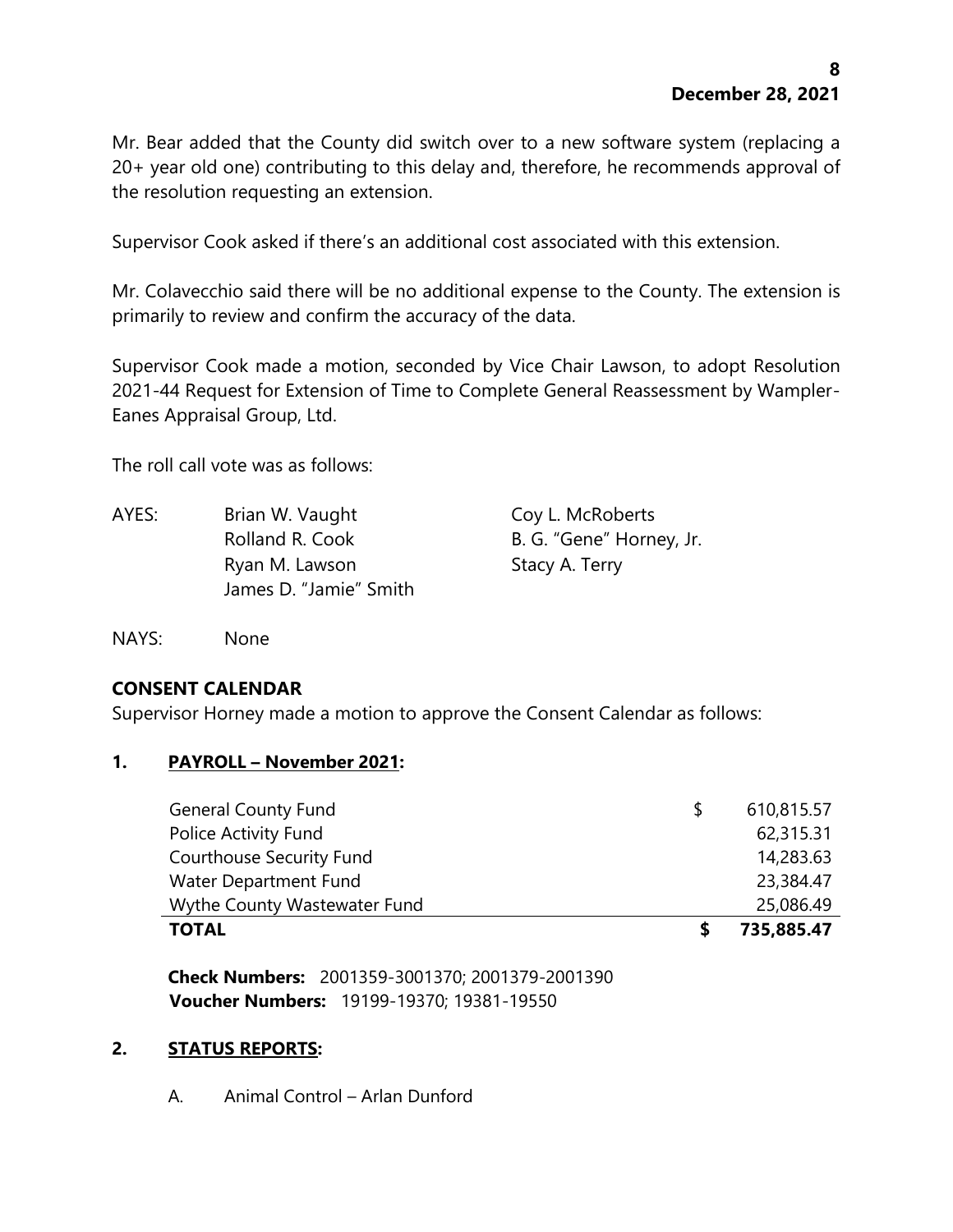- B. Building Inspection Kyle Taylor
- C. Dispatch Darlene Lang
- D. Emergency Services Jimmy McCabe
- E. Engineering Johnny Kincer
- F. Finance Regina Williams
- G. Parks & Recreation Kevin Williams

## **3. PERSONNEL:**

A. Russo, Steven – Hired, Full-time School Resource Officer, Annual Salary \$37,648, Effective November 16, 2021

### **4. BUDGET AMENDMENT:**

- A. \$1,597.50 (Revenue Code 11003-319004) Hazmat Cleanup
- B. \$500.00 (\$100.00 to 2102-498107; \$400.00 to 3102-498107) Bond Forfeiture Refund
- C. \$17,475 (31021-470030) Auto Claim, 2016 Ford Explorer #3269

Chair Vaught noted that under the Personnel section, the last name of Steven Russon should be corrected to Russo.

Vice Chair Lawson seconded the motion and the roll call vote was as follows:

AYES: Brian W. Vaught Coy L. McRoberts Rolland R. Cook B. G. "Gene" Horney, Jr. Ryan M. Lawson Stacy A. Terry James D. "Jamie" Smith

NAYS: None

## **FY2022 EXPENDITURE BUDGET THIRD QUARTER APPROPRIATIONS**

Mr. Bear said this is the regular quarterly appropriation request for the Board's approval.

Supervisor Terry stated that he cannot support funding line item 8110 for the APEX in light of their ~\$120k loss. So as not to hold up all the other appropriations, he would like to pull line item 8110 from the request.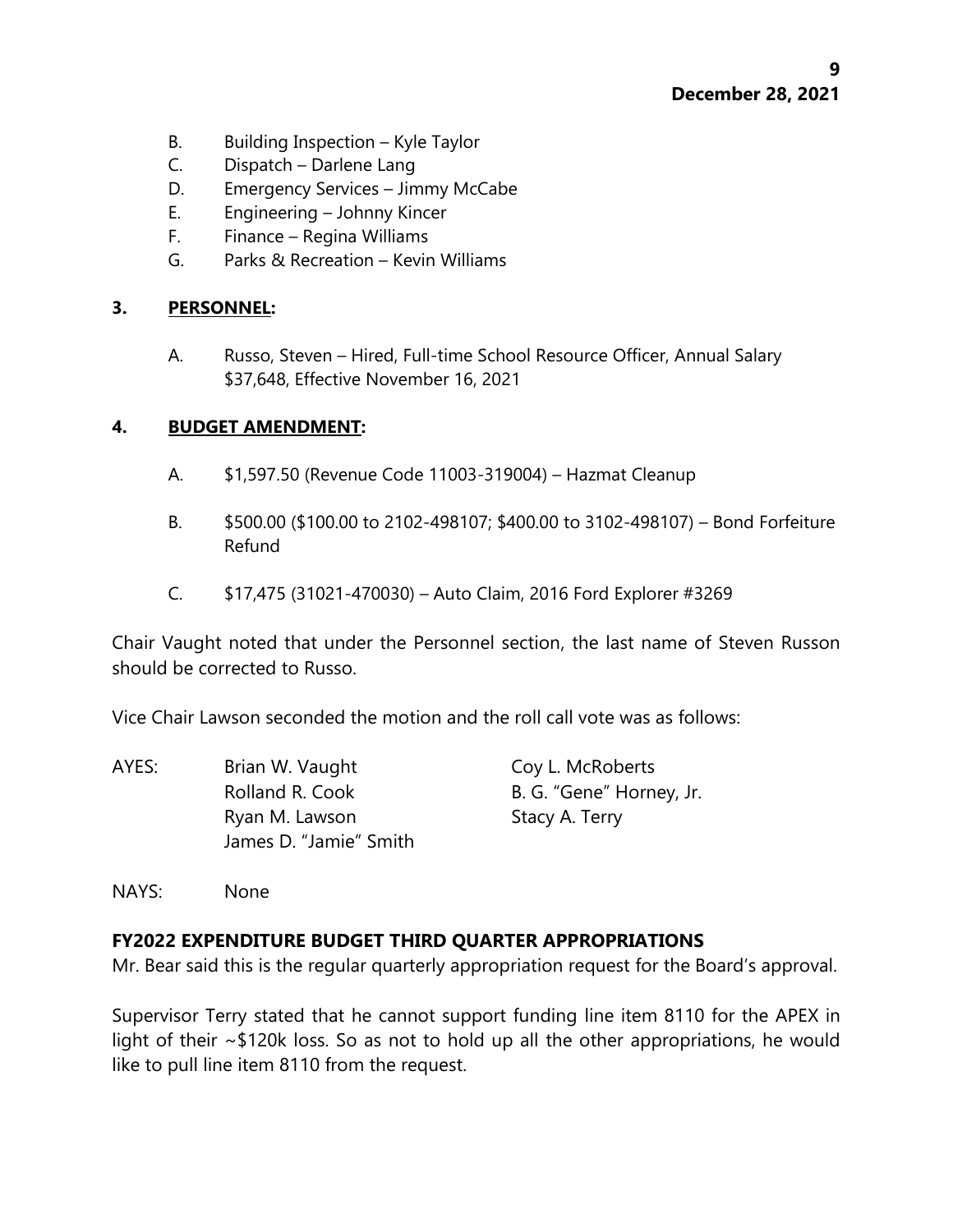Supervisor Terry made a motion, seconded by Vice Chair Lawson, to remove line item 8110 (APEX) from the FY22 Third Quarter Appropriations.

The roll call vote was as follows:

| AYES: | Brian W. Vaught<br>Rolland R. Cook<br>Ryan M. Lawson | James D. "Jamie" Smith<br>Stacy A. Terry |  |
|-------|------------------------------------------------------|------------------------------------------|--|
| NAYS: | Coy L. McRoberts                                     | B. G. "Gene" Horney, Jr.                 |  |

Supervisor Terry made a motion, seconded by Supervisor McRoberts, to approve FY22 Third Quarter Appropriations with the exception of line item 8110 (APEX).

The roll call vote was as follows:

| AYES: | Brian W. Vaught        | Coy L. McRoberts         |
|-------|------------------------|--------------------------|
|       | Rolland R. Cook        | B. G. "Gene" Horney, Jr. |
|       | Ryan M. Lawson         | Stacy A. Terry           |
|       | James D. "Jamie" Smith |                          |
|       |                        |                          |

NAYS: None

Mr. Farthing asked if, procedurally, the Board wishes to vote on the line item that was removed.

Another vote was deemed unnecessary.

### **LOTS GAP WATER TANK PROJECT RESOLUTION**

Mr. Bear explained that they researched all funding sources for projects associated with Blue Star. For this project, they were initially looking at getting \$1M from DHCD in grant funding, but by doing this as a "regional" project (two or more entities), Mr. Bear said the County is eligible for \$2.5M in funding for the Lots Gap Water Tank project.

Supervisor Smith made a motion, seconded by Supervisor Terry, to approve Resolution 2021-43 Virginia Community Development Block Grant Application for the Lots Gap Water Tank Project.

The roll call vote was as follows: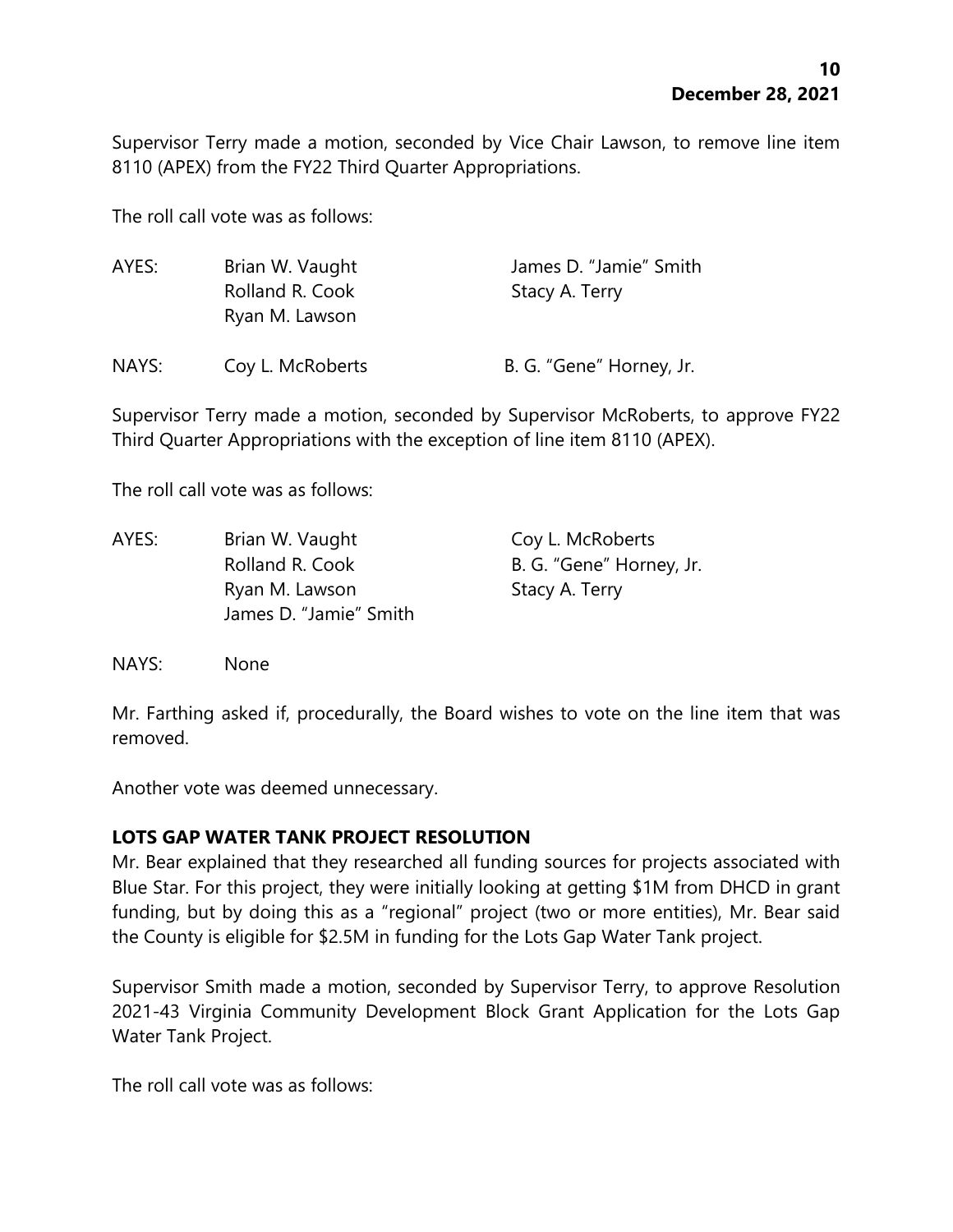AYES: Brian W. Vaught Coy L. McRoberts Rolland R. Cook B. G. "Gene" Horney, Jr. Ryan M. Lawson Stacy A. Terry James D. "Jamie" Smith

NAYS: None

## **2022 DRAFT RULES OF PROCEDURE AND MEETING CALENDAR**

Mr. Bear said this is for informational purposes and that the requested changes have been made. If there are any further edits, please let him know. This will be considered for adoption at the next meeting.

## **EMERGENCY SERVICES RADIOS**

Supervisor Terry asked, in light of not needing the \$2.5M for Broadband, can this money be put toward radios for fire and rescue?

Mr. Hankins responded that staff have been working on this and are gathering pricing information to present to the Board next month.

Chair Vaught added that he's been around these radios for nearly 30 years and it's traditionally been patched together. He said we now have opportunity to do it right without burdening taxpayers, so let's do get it done well.

## **ASSISTANT COUNTY ADMINISTRATOR REPORT**

Mr. Hankins presented the Board with the following items requiring action:

1. Broadband – As discussed earlier, Broadband no longer requires a local investment or a public/private partnership. Therefore, he requests approval to reject all proposals received and notify the companies accordingly.

Supervisor Terry made a motion, seconded by Supervisor Smith, to reject all proposals received for Broadband development.

The roll call vote was as follows:

AYES: Brian W. Vaught Coy L. McRoberts Ryan M. Lawson Stacy A. Terry James D. "Jamie" Smith

Rolland R. Cook B. G. "Gene" Horney, Jr.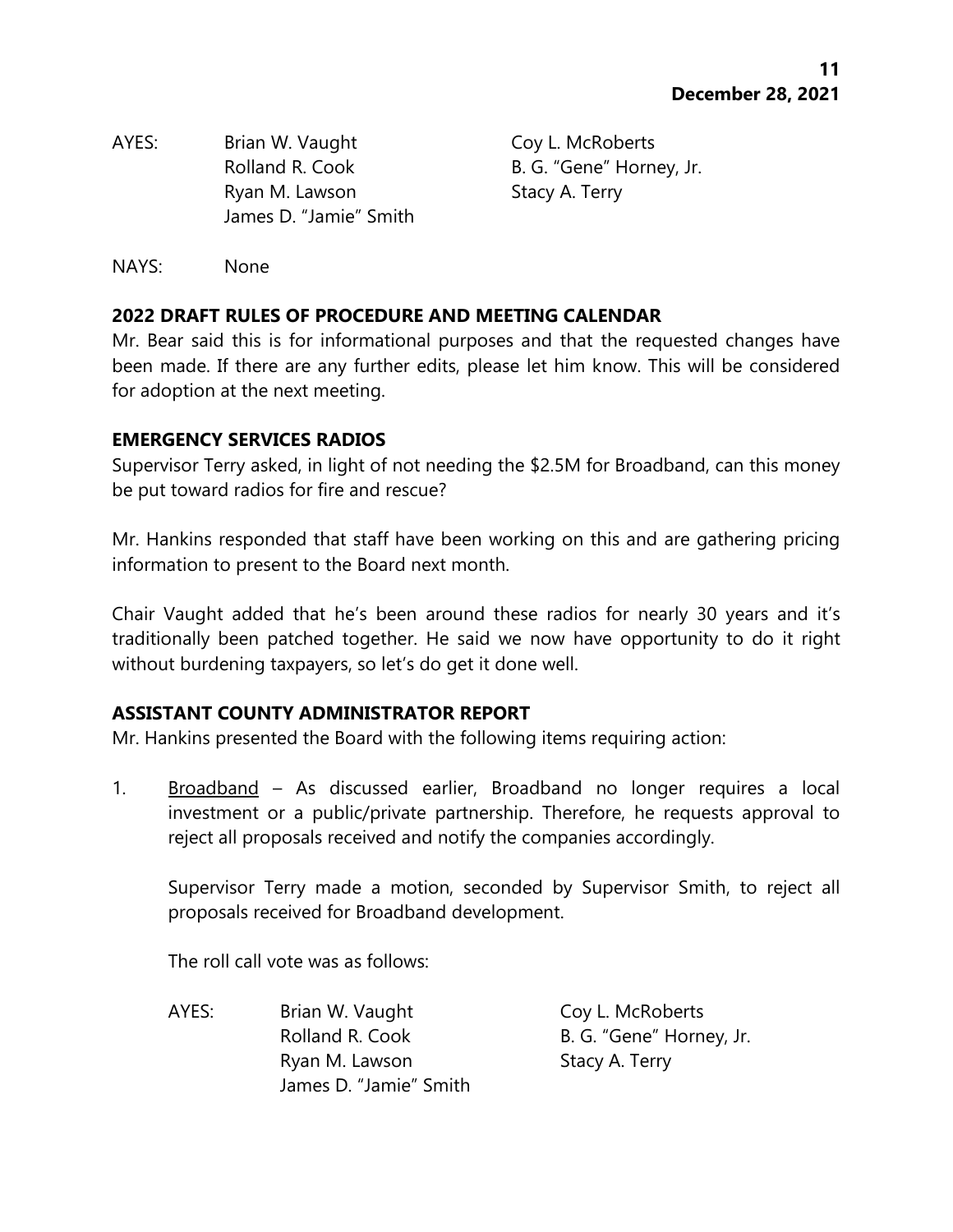#### NAYS: None

Chair Vaught later mentioned that Point Broadband already has signs up in the Rural Retreat Lake area advertising their service. He asked if we can get information out to people letting them know about the availability of broadband.

Mr. Hankins responded that information will go out as quickly as possible.

2. Annual Visitors Guide – Mr. Hankins reported that the County and the Town of Wytheville partner every year on the Annual Visitors Guide, a \$15k budgeted item. He recommends the Board appropriate this amount for producing the Visitors Guide.

Vice Chair Lawson made a motion, seconded by Supervisor Terry, to appropriate \$15,000 from 7100-455010 for the Annual Visitors Guide.

The roll call vote was as follows:

AYES: Brian W. Vaught Coy L. McRoberts Rolland R. Cook B. G. "Gene" Horney, Jr. Ryan M. Lawson Stacy A. Terry James D. "Jamie" Smith

NAYS: None

3. 911 Dispatch Personnel – Mr. Hankins announced that the Deputy Director position for 911 Dispatch is being advertised but that approval is required for the new position.

Supervisor Smith made a motion, seconded by Supervisor Cook, to authorize the creation and filling of 911 Dispatch Deputy Director position.

The roll call vote was as follows:

AYES: Brian W. Vaught Coy L. McRoberts Rolland R. Cook B. G. "Gene" Horney, Jr. Ryan M. Lawson Stacy A. Terry James D. "Jamie" Smith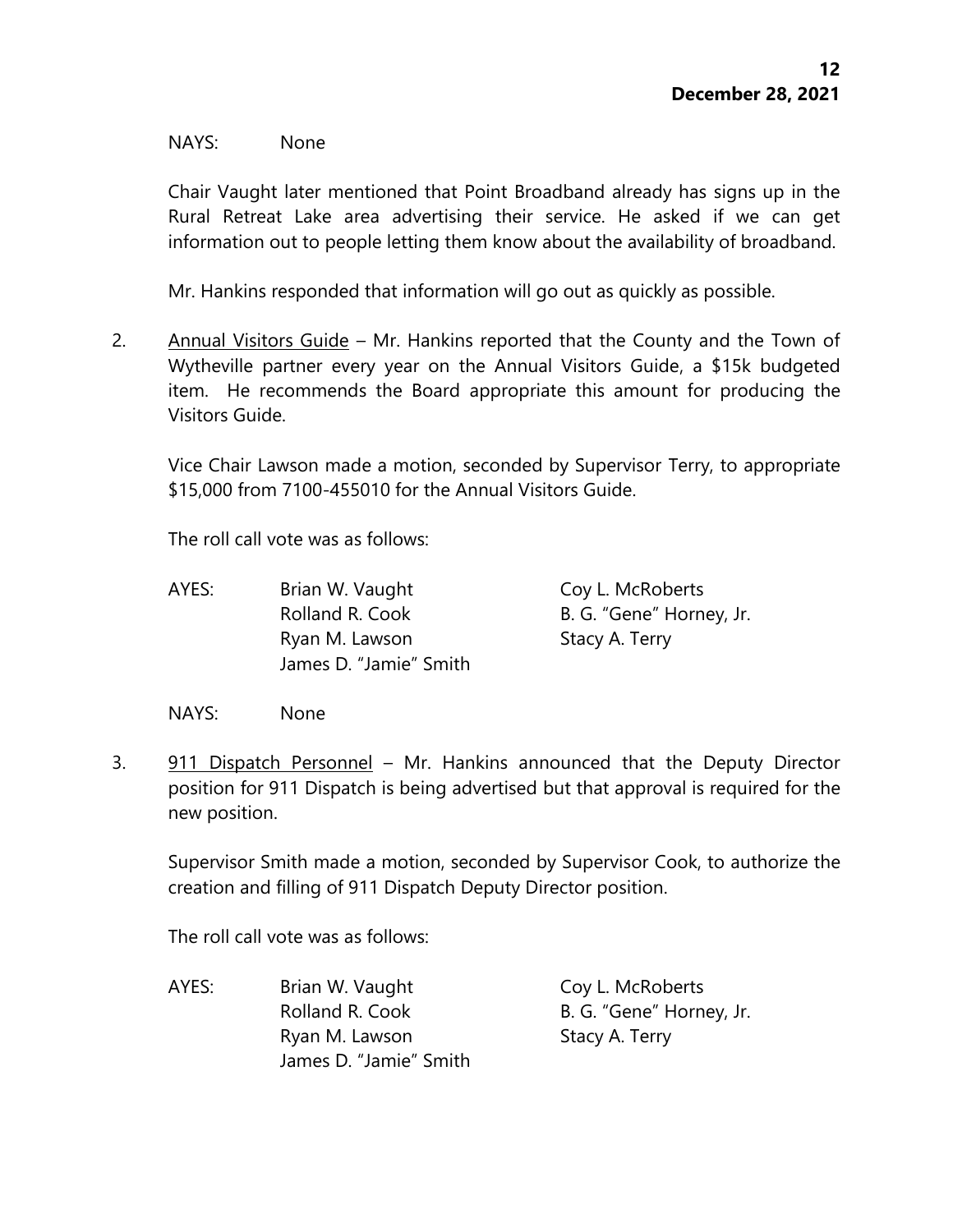#### NAYS: None

Mr. Hankins added that one application has been received for the Deputy Director position, worthy of an interview. He also said they continue to look for more dispatchers but the response has been very slow.

4. Max Meadows Volunteer Fire Department MOU – Mr. Hankins advised that an operating agreement with Max Meadows VFD is necessary to outline procedures for paid, part-time firefighters.

Supervisor Terry made a motion, seconded by Vice Chair Lawson, to authorize staff to prepare and negotiate a Memorandum of Understanding with Max Meadows Volunteer Fire Department outlining procedures for prospective paid, part-time staff.

Supervisor Smith feels this task is well within Mr. Hankins' responsibilities and questioned whether a vote is even necessary.

The motion was withdrawn by both Supervisor Terry and Vice Chair Lawson.

Mr. Farthing recommended that once the MOU is negotiated, it should come before this Board for final authorization.

Mr. Hankins also said they are advertising for the firefighter positions and have received a few applications, but would like to see more. Positions will remain open until filled.

Supervisor Smith expressed concern for lack of interest in and response to the firefighter positions.

- 5. Grant Application for Expanded Rail Mr. Hankins reported that they submitted a \$450,000 grant application to the Department of Rail and Public Transportation. In order to be considered, one must score at least a 50 on the application, and Mr. Hankins stated they scored a 70. A decision should be made on the application in mid-February.
- 6. DCJS Grant Mr. Hankins said that, unfortunately, this grant was not approved (new corridor for Circuit Court) so they will seek other funding options.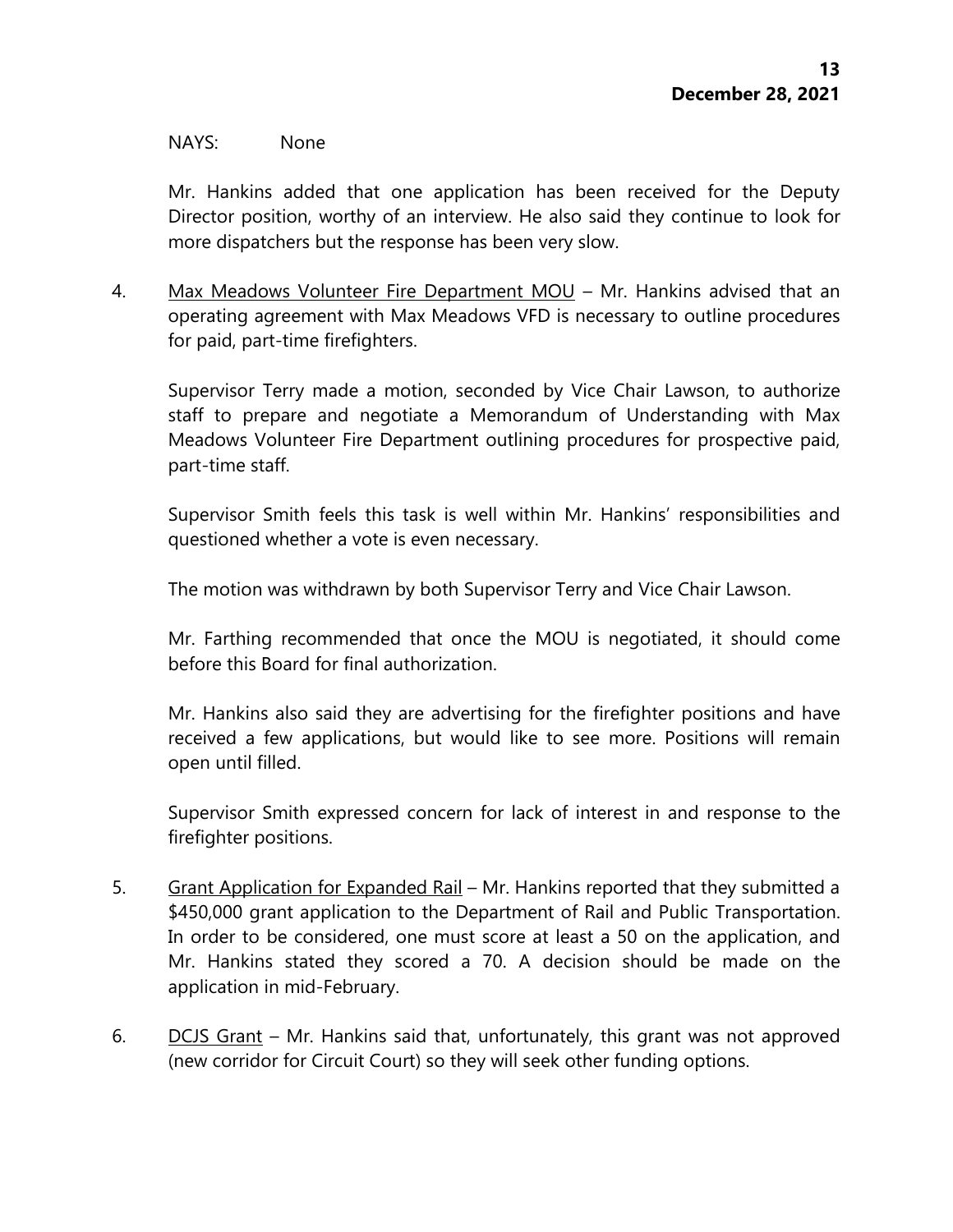7. Rural Retreat Lake Lease – Mr. Hankins contacted Delegate Campbell who said that he is working on it but has yet to receive a response. The change in the General Assembly could be slowing things down.

### **COUNTY ADMINISTRATOR REPORT**

1. Lot 1 Access Agreement – Mr. Bear reminded the Board that STS will be coming to Lot 1. Agracel, Inc. has contacted him to request access to the lot in order to begin work on the site.

Supervisor Terry made a motion, seconded by Vice Chair Lawson, to approve the access agreement with Agracel, Inc. for Lot 1 as presented.

The vote on the motion was unanimous.

2.  $V-STOP$  Grant Award – Mr. Bear said this is a DCJS grant for \$41,728 for the Board's approval.

Supervisor Cook made a motion, seconded by Vice Chair Lawson, to approve the V-STOP Grant Award in the amount of \$41,728.

The roll call vote was as follows:

- AYES: Brian W. Vaught Coy L. McRoberts Rolland R. Cook B. G. "Gene" Horney, Jr. Ryan M. Lawson Stacy A. Terry James D. "Jamie" Smith
- NAYS: None
- 3. Blue Star NBR Facility Site Plan Mr. Bear explained that M&H Consulting is working with Blue Star with their site plan and are requesting approval as well as asking for a few exemptions. The County has reviewed the covenant requirements and are recommending approval of the site plan as submitted with requested exemptions.

Supervisor Terry made a motion, seconded by Vice Chair Lawson, to approve the site plan, entrance design and sign, lighting plan with exemption, and landscape plan with exemption.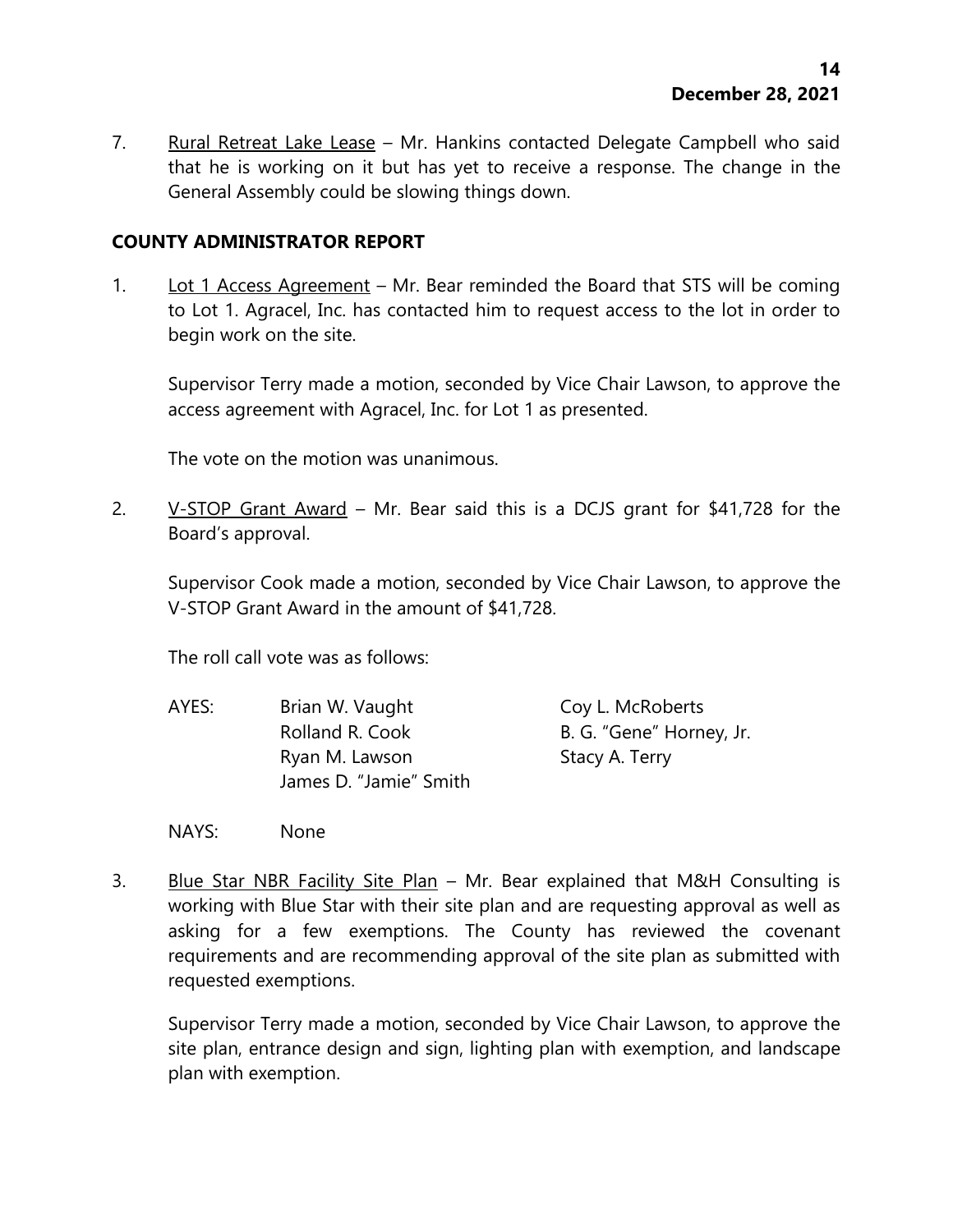The roll call vote was as follows:

| AYES: | Brian W. Vaught | Coy L. McRoberts         |
|-------|-----------------|--------------------------|
|       | Rolland R. Cook | B. G. "Gene" Horney, Jr. |
|       | Ryan M. Lawson  | Stacy A. Terry           |
| NAYS: | <b>None</b>     |                          |

ABSTAIN: James D. "Jamie" Smith

4. Progress Park Sewer – Mr. Bear handed out a map to further illustrate this topic. He said that after meetings with the company and review with our engineering firm, the previous plan using the existing wet well did not anticipate the volume of water we'd be receiving from Blue Star. Therefore, the engineers recommend we relocate and put in a force main between Lots 32 and 35. This would save us about 1,000 feet of force main that we would have had to install. Mr. Kincer, Mr. Crisp and Mr. Bear reviewed all the information and agreed this is the better alternative, and not having to pump as much results in operational savings. The existing wet well can be used in the future if needed. Mr. Bear said that unless the Board has any concerns, he will advise the engineering firm to proceed with this work as described.

The Board raised no questions or concerns.

5. Minimum Wage Increase – Mr. Bear said that with the minimum wage increase taking effect the first of the year, he would like the Board to review the handout he shared showing the current pay scale as well as the draft personnel policy. He will also email this information to them for review and discussion at a later date.

### **COUNTY ATTORNEY REPORT**

Mr. Farthing announced that the opioid resolutions have been submitted to our counsel. He is currently working with Mr. Bear on the solar panel siting agreement for future projects. Mr. Farthing is also still trying to tackle the parking ordinance and enforcement and hopes to have a communication out by the end of the week with an update. Additionally, he will file the reassessment resolution tomorrow.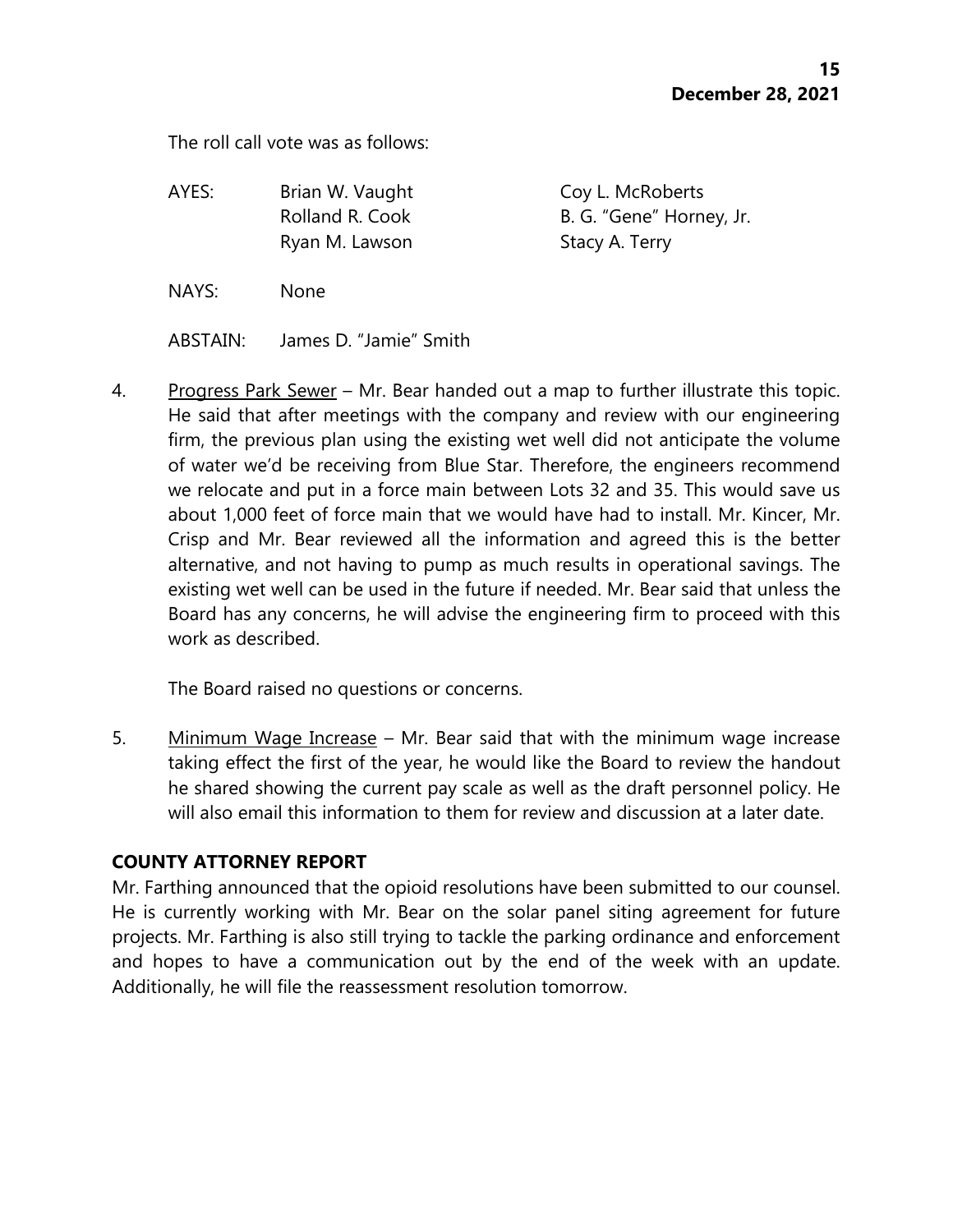#### **BUILDING & GROUNDS COMMITTEE**

1. Building Permit Fee Schedule – Supervisor Cook made a motion, as recommended by the Building & Grounds Committee, to adopt the building permit fee structure no earlier than April 1, 2022.

Mr. Kyle Taylor, Building Official, provided the Board with an updated fee schedule that corrects a typo in the schedule included in the board package. Also, he reported that the last time the fee schedule was updated was back in March of 1990 (from  $9¢$  to  $16¢$ ). It is time now to update the fee schedule and he, therefore, proposes an increase for residential and commercial from 16¢ to 20¢ per square foot, plus the trades. Mr. Taylor said that compared to eleven other localities, Bland County is the only other one that does not include trades with their building permits. Wythe County currently has an "umbrella" permit that includes the trades but he proposes keeping the minimum fee at \$50 and pulling individual permits for each of the trades. Building permits will cover just the structure's square footage, and each trade will now (if approved) require a permit. In the State of VA, general contractors are not licensed to do other trades. So, essentially, this will protect the homeowner and it will protect the general contractor as well.

The Chair clarified and said that if he were a general contractor and he subcontracted electrical work to an unlicensed electrician, under our current structure, that would be okay - which is very scary and dangerous.

Mr. Taylor said that it is imperative that we get certified and licensed people doing the trades on new construction and remodels. This does not affect individual homeowners who wish to pull the permit themselves and do the work.

Also, under "Other Fees" (swimming pools, patios, accessory structures, roofs, siding, radon systems, etc.), the fee will be based on the valuation of the project.

As for starting jobs without a permit, Mr. Taylor recommends taking the cost of the permit, plus 1  $\frac{1}{2}$  times that cost, as a penalty for doing work without a permit. He also proposes increasing the reinspection fee from \$20 to \$35. The reinspection fee is charged after two failed inspections.

If a contractor disagrees with the inspection, they can appeal to the Board of Building Code Appeals. The Town of Wytheville charges \$150 for residential and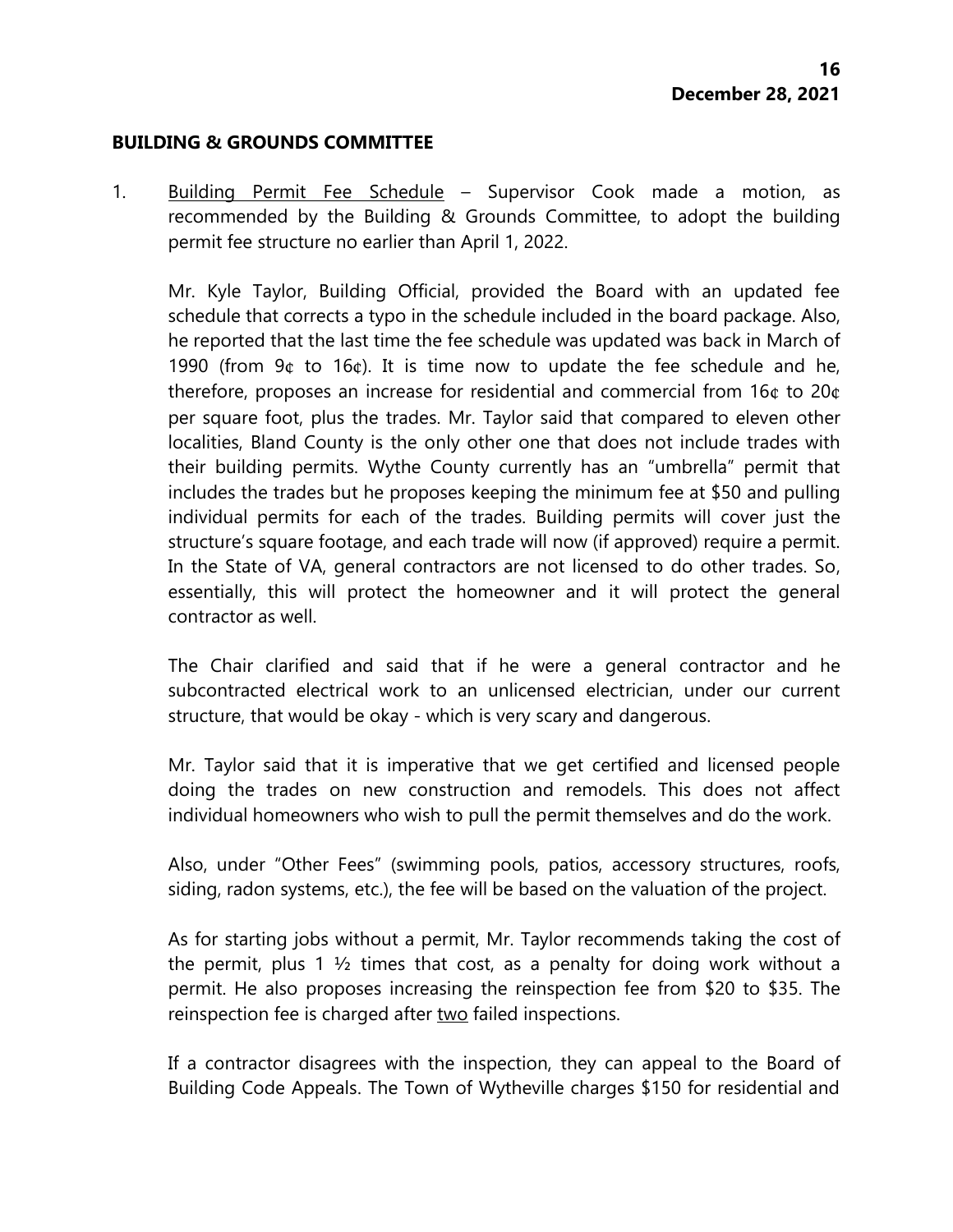\$300 for commercial. Mr. Taylor recommends charging the same fees as the Town of Wytheville.

For Soil Erosion and Sediment Application, it is proposed to increase the fee from \$50 to \$100 per week; currently set at \$100 for the application and \$50 per week for the project.

Mr. Taylor said that these increases are in line with comparable localities. He also proposes a three-month grace period before the new rates go into effect.

Supervisor McRoberts asked if he puts in a radon detector, is he going to be charged \$50 just to put it up?

Mr. Taylor said no, not for a detector. Only for the radon system which, if you have a basement, requires drilling through the slab then installing throughout the rest of the house.

Supervisor Cook clarified his motion to adopt the new rates effective January 1<sup>st</sup> with a 90-day grace period to April 1, 2022.

Supervisor Terry asked if a property owner has damage from ice or a wind storm and does a temporary repair, is that considered doing work without a permit?

Mr. Taylor said no. The State of Virginia allows for emergency repairs as long as a permit is applied for afterwards and so it can be documented and inspected properly.

Supervisor Smith thanked Mr. Taylor for his efforts and for presenting all of this information.

The roll call vote was as follows:

| AYES: | Brian W. Vaught  | James D. "Jamie" Smith   |
|-------|------------------|--------------------------|
|       | Rolland R. Cook  | Stacy A. Terry           |
|       | Ryan M. Lawson   |                          |
| NAYS: | Coy L. McRoberts | B. G. "Gene" Horney, Jr. |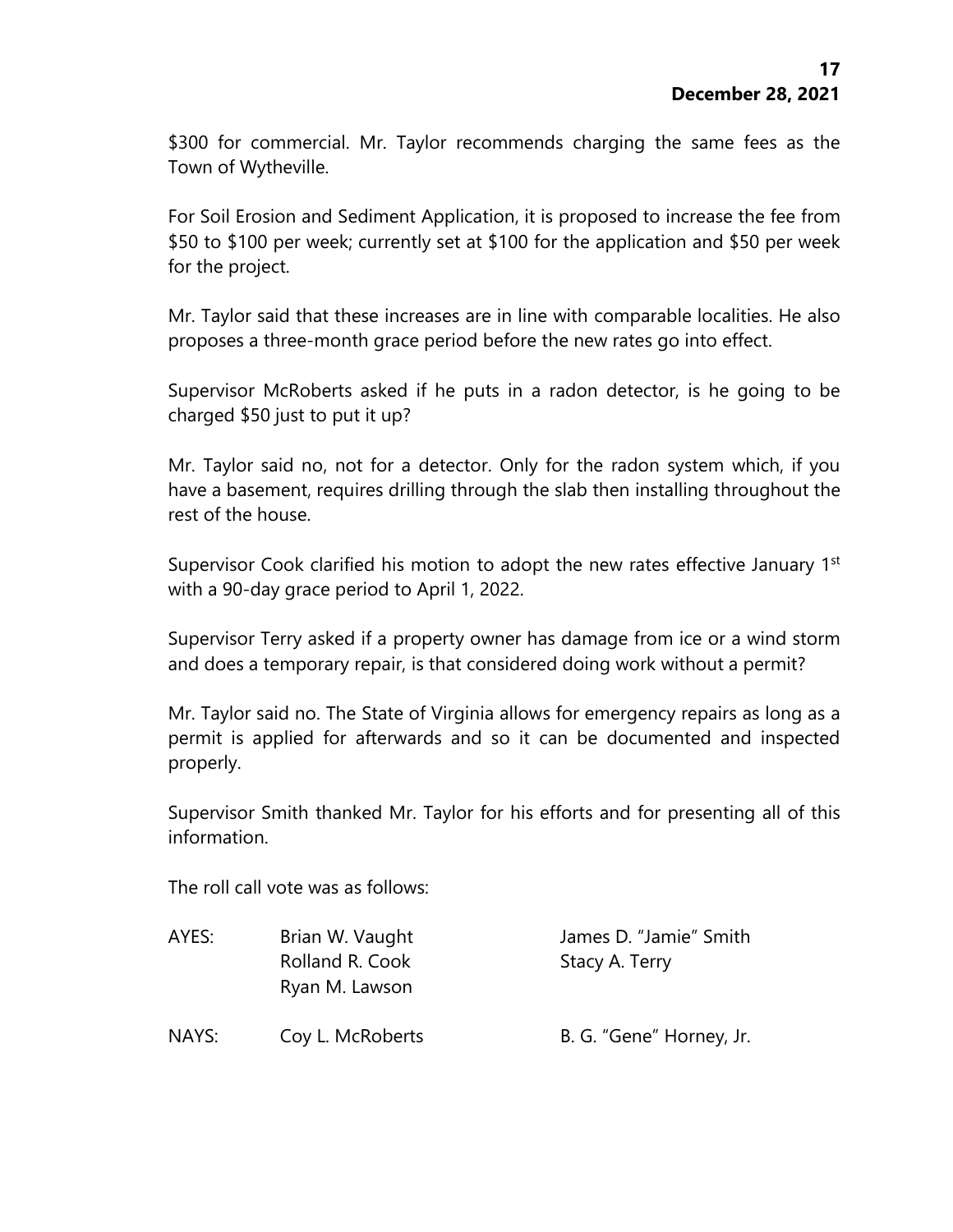#### **WATER COMMITTEE REPORT**

1. Lots Gap Tank Project PER – Supervisor Horney made a motion, as recommended by the Water Committee, to approve the PER for the Lots Gap Tank Project as presented.

The roll call vote was as follows:

- AYES: Brian W. Vaught Coy L. McRoberts Rolland R. Cook B. G. "Gene" Horney, Jr. Ryan M. Lawson Stacy A. Terry James D. "Jamie" Smith
- NAYS: None
- 2. Dunford Road/Route 94 Improvements Project Supervisor Horney made a motion, as recommended by the Water Committee, to proceed with the Dunford Road/Route 94 Improvements Project.

Mr. Bear said this is about a \$4.8M project for which they will use significant ARPA funding (\$2M+). He will work with engineers to determine grant eligibility for other funding and will bring that back to this Board after researching.

Supervisor McRoberts asked how many families will be served.

Supervisor Cook responded that it is somewhere between 140-147.

The roll call vote was as follows:

AYES: Brian W. Vaught Coy L. McRoberts Rolland R. Cook B. G. "Gene" Horney, Jr. Ryan M. Lawson Stacy A. Terry James D. "Jamie" Smith

NAYS: None

3. Austinville Sewer Project CO#2 – Supervisor Horney made a motion, as recommended by the Water Committee, to approve Change Order #2 (Contract #1) for the Austinville Sewer Project.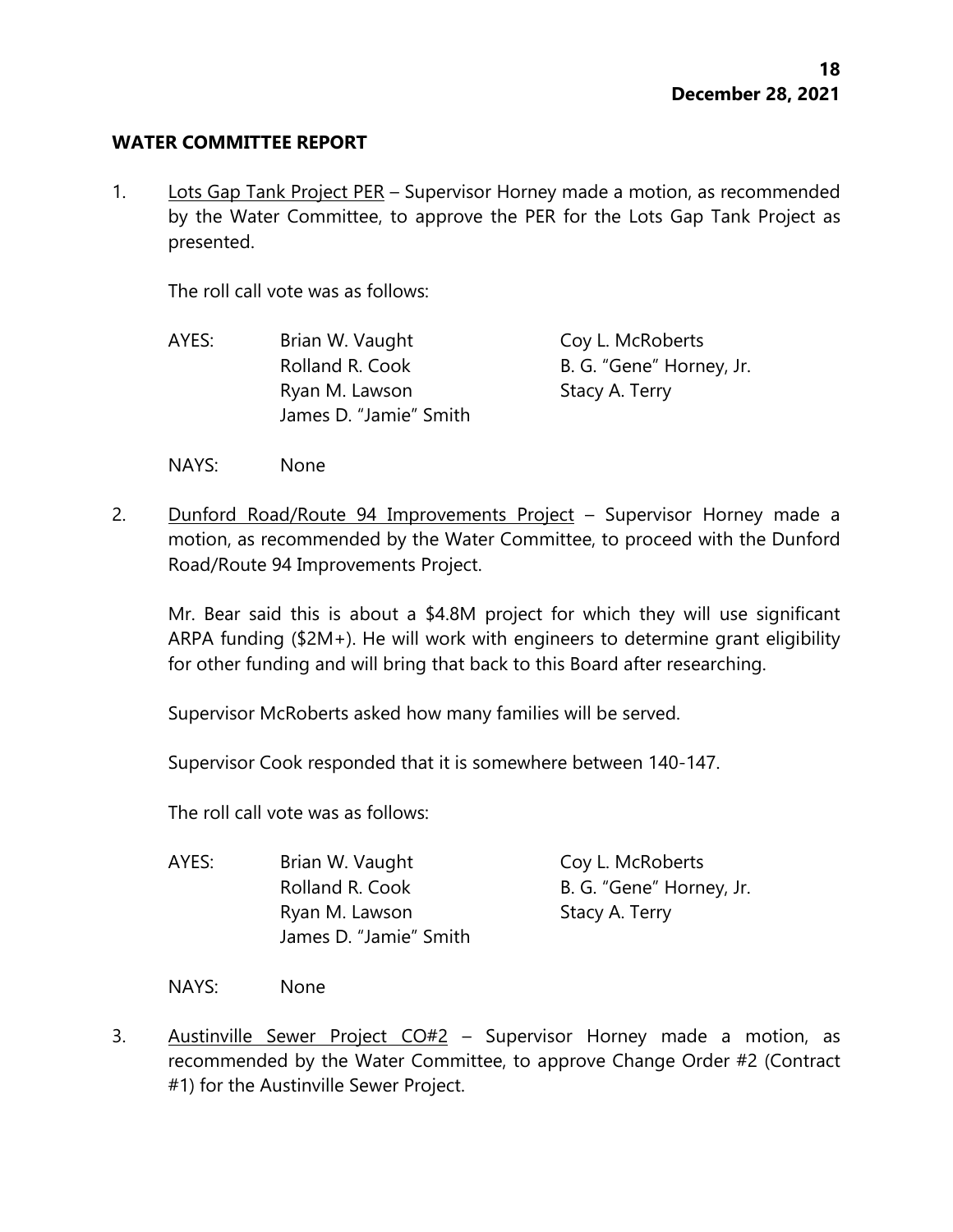Mr. Bear explained the change order results in an increase of \$19,121.87 for actual quantities of installed pavement (road repair).

The roll call vote was as follows:

| AYES: | Brian W. Vaught        | Coy L. McRoberts         |
|-------|------------------------|--------------------------|
|       | Rolland R. Cook        | B. G. "Gene" Horney, Jr. |
|       | Ryan M. Lawson         | Stacy A. Terry           |
|       | James D. "Jamie" Smith |                          |

NAYS: None

4. Austinville Sewer Project CO#1 - Supervisor Horney made a motion, as recommended by the Water Committee, to approve Change Order #1 (Contract #2) for the Austinville Sewer Project.

Mr. Bear said this change order results in an additional \$4,514.18 (down from \$14k) for a precast concrete box.

The roll call vote was as follows:

AYES: Brian W. Vaught Coy L. McRoberts Rolland R. Cook B. G. "Gene" Horney, Jr. Ryan M. Lawson Stacy A. Terry James D. "Jamie" Smith

NAYS: None

### **SUPERVISORS' REPORTS**

1. Water Service for Blair Residence in Ivanhoe – Supervisor Smith asked for an update on water for the Blair residence in Ivanhoe.

Mr. Bear is not sure if the line has been installed but Mr. Crisp indicated they were in the process of installing it.

Supervisor McRoberts added that half of it has been dug.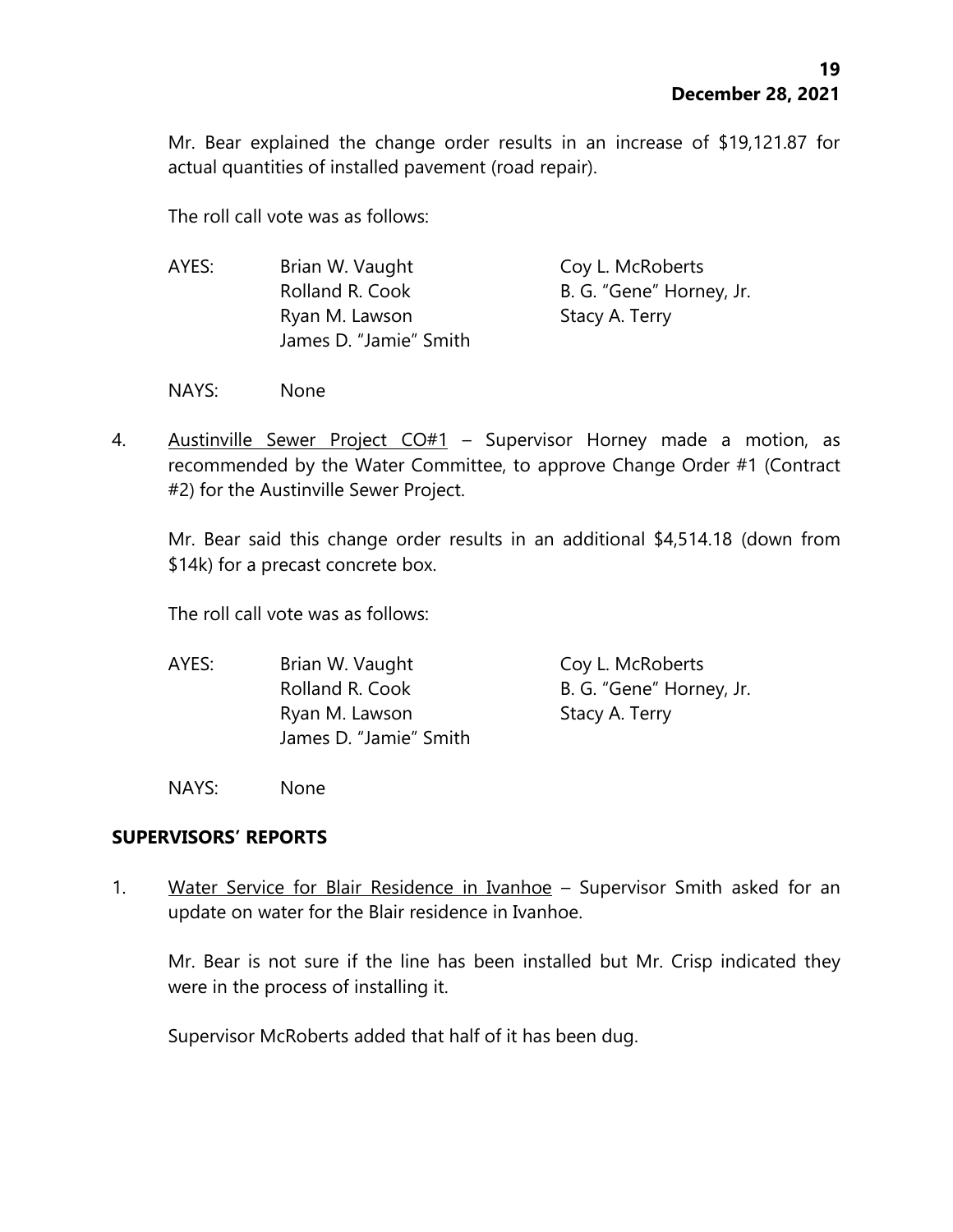2. Water Service near Interstate - Supervisor Smith said there are many residents between Exit 84 and 86 on the south side wanting water, and they would like to know if and when that will be possible.

Mr. Bear acknowledges the need for water in that area for both residential and commercial but the residential density is challenging to the financial feasibility. Mr. Bear will, however, add it to the list for consideration. They are currently doing Barrett Mill and Dunford Road water projects so debt service is a major factor.

3. Wastewater on Route 52 – Supervisor Smith asked for an update on this.

Mr. Bear said the engineering firm has submitted to VDH, RD and others for potential funding sources and that the data is currently being reviewed.

4. Clerk of Circuit Court Carpeting – Supervisor Smith spoke with Mr. Musser today and their carpet is in bad shape and needs to be replaced.

Mr. Hankins has spoken with Mr. Musser about this but the condition of the roof warrants attention before the carpet is replaced.

5. Convenience Center on Route 52 – Supervisor Cook continues to receive complaints about the convenience center on Rt. 52 and the rude service.

Mr. Bear asked for specifics and will communicate directly with V&M to rectify the situation.

- 6. APEX Funding Vice Chair Lawson said that although she appreciates the efforts of the APEX Authority, she feels it's time to quit wasting their time and ours. She has asked the APEX Authority for their monthly financials, and she understands they're working on their business plan. But she said her vote is a "common sense" vote and that many of her constituents asked her to vote this way.
- 7. Boat Ramps on Reed Creek Vice Chair Lawson would still like consideration of a boat ramp on Reed Creek, and that it's an inexpensive way to utilize the creek and allow citizens to readily engage in water recreation activities. Perhaps staff can look into possible grants to make this happen.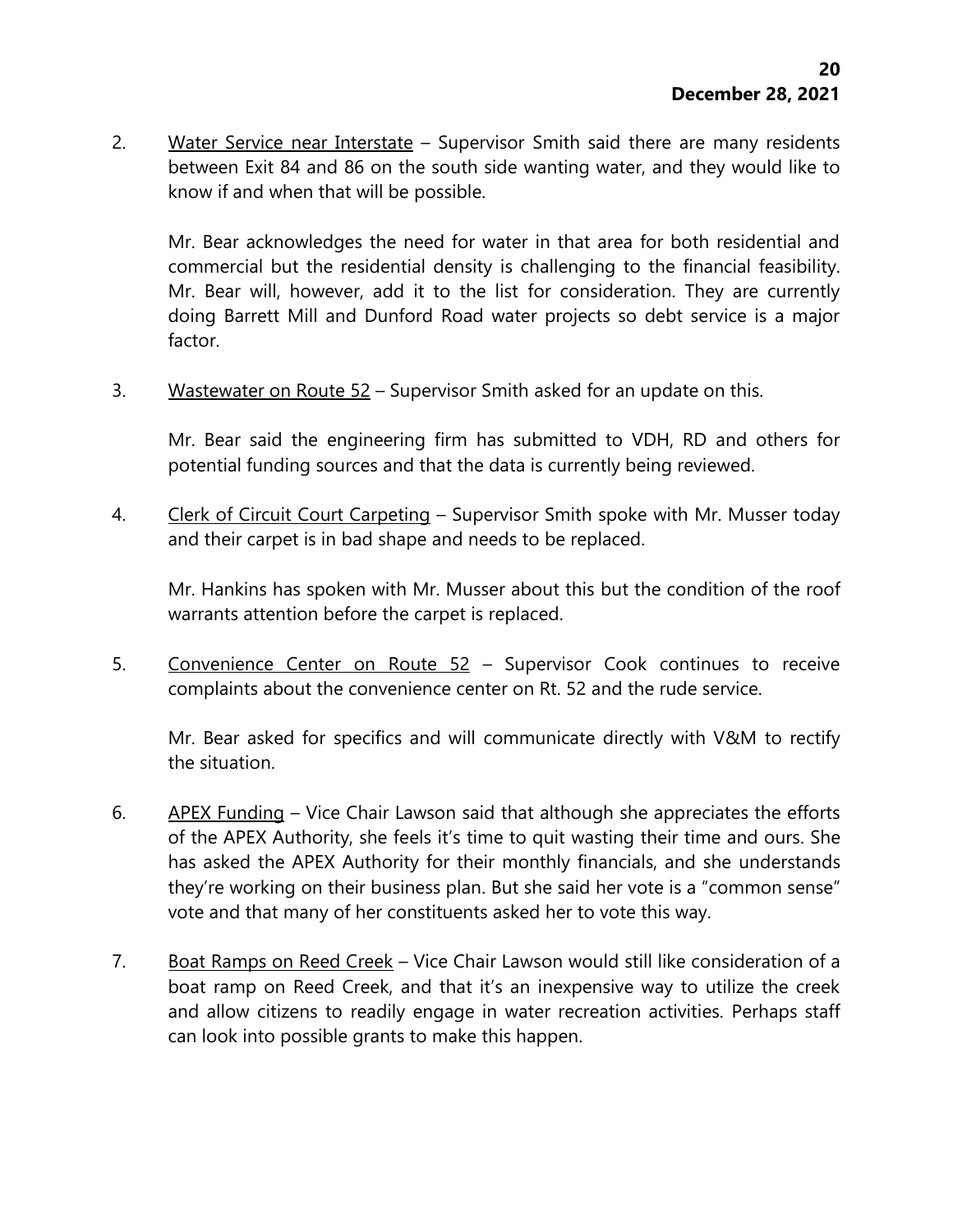- 8. Dry Hydrant on Rock Dale Vice Chair Lawson mentioned that Mr. McCabe is still working on this project and she appreciates that. Residents of Rock Dale are pleased to learn of potential savings with their homeowner's insurance.
- 9. Thank You Supervisor McRoberts wanted to thank Mrs. Rhonda Vaught for all her help over the years, as well as Mr. Bear and Mrs. Collins and all the others who lent their support. He has had a wonderful time serving the citizens of Wythe County.
- 10. APEX Funding Supervisor Horney asked if the APEX has received both of their first two quarter allotments; and what does the Board intend to do with the building if and when the APEX folds?

Mr. Bear said the APEX has drawn down the first \$100k of their quarterly allotments.

Supervisor Horney said that if the Board intends to sell the APEX, until that happens the County will have to continue making payments on it. While he acknowledges the loss of revenue at the APEX, he still believes that it could succeed if it had support.

- 11. Various Supervisor Terry thanked Mr. Hankins and Mr. Bear for addressing the carpeting need in the Clerk of the Circuit Court's office. He also said that he has received complaints about the Convenience Center on Route 52. Last but not least, he thanked Supervisor McRoberts for his service and said that it has been an honor and a pleasure to work alongside him.
- 12. APEX Funding Supervisor Terry agrees with Vice Chair Lawson that there is a good board at the APEX. However, from a fiscal standpoint, he cannot support continued funding. He said it is less costly to just let the building sit there.
- 13. Convenience Centers Chair Vaught believes there should be signage at all the Convenience Centers with contact information for complaints.
- 14. Thank You Chair Vaught also thanked Supervisor McRoberts for his service and said that he's enjoyed the time served with him. He has done a lot for the citizens of Wythe County, many of whom will never know all that he's accomplished.